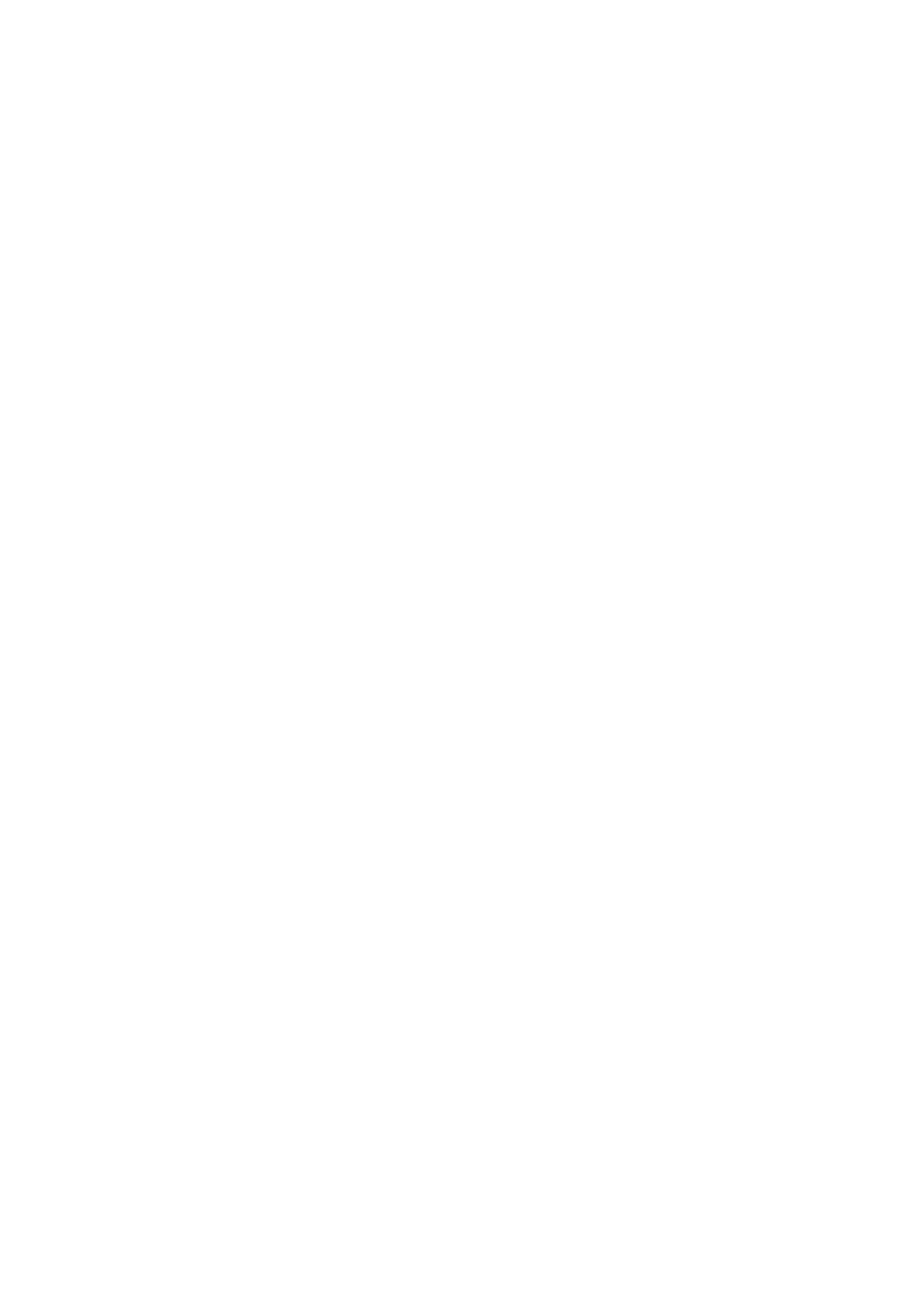#### **ANNEX**

## **RECOMMENDATIONS TO GOVERNMENTS FOR PREVENTING AND SUPPRESSING PIRACY**<sup>∗</sup> **AND ARMED ROBBERY**<sup>1</sup>  **AGAINST SHIPS**

### **Piracy and armed robbery against ships**

1 Before embarking on any set of measures or recommendations, it is imperative for governmental or other agencies concerned to gather accurate statistics of the incidents of piracy and armed robbery against ships, to collate these statistics under both type and area and to assess the nature of the attacks with special emphasis on types of attack, accurate geographical location and *modus operandi* of the wrongdoers and to disseminate or publish these statistics to all interested parties in a format that is understandable and usable. Advanced intelligence could also prove useful in obtaining information to Governments in order to be able to act in a coordinated manner even before an attack occurs. Based on the statistics of the incidents and any intelligence of piracy and armed robbery against ships Governments should issue to ships entitled to fly their flag, as necessary, advice and guidance on any appropriate additional precautionary measures ships may need to put in place to protect themselves from attack. Governments should involve representatives of shipowners and seafarers in developing these measures to prevent and suppress piracy and armed robbery against ships.

2 In any ongoing campaign against piracy and armed robbery, it is necessary, wherever possible, to neutralize the activities of pirates and armed robbers. As these people are criminals under both international law and most national laws, this task will generally fall to the security forces of the States involved. Governments should avoid engaging in negotiations with these criminals and seek to bring perpetrators of piracy and armed robbery against ships to justice. Negotiating with criminals in a case regarding hijacking of a ship may encourage potential perpetrators to seek economic revenue through piracy.

ìPiracy consists of any of the following acts:

- (a) any illegal acts of violence or detention, or any act of depredation, committed for private ends by the crew or the passengers of a private ship or a private aircraft, and directed:
	- (i) on the high seas, against another ship or aircraft, or against persons or property on board such ship or aircraft;
	- (ii) against a ship, aircraft, persons or property in a place outside the jurisdiction of any State;
- (b) any act of voluntary participation in the operation of a ship or of an aircraft with knowledge of facts making it a pirate ship or aircraft;
- (c) any act inciting or of intentionally facilitating an act described in sub-paragraph (a) or (b).<sup> $n$ </sup>
- 1 The Sub-regional meeting on piracy and armed robbery against ships in the Western Indian Ocean, Gulf of Aden and Red Sea area, held in Dar es Salaam, United Republic of Tanzania, from 14 to 18 April 2008, agreed to modify this definition. Consistent with the ReCAAP Agreement, the "private ends" motive has been added to the definition. The formulation "within internal waters, archipelagic waters and territorial sea" replaced "within a State's jurisdictionî. The new formulation reflects the views of France, supported by other States participating in the meeting, that the definition for armed robbery against ships should not be applicable to acts committed seaward of the territorial sea. The new definition reads: "Armed robbery against ships" means any unlawful act of violence or detention or any act of depredation, or threat thereof, other than an act of piracy, committed for private ends and directed against a ship or against persons or property on board such a ship, within a State's internal waters, archipelagic waters and territorial sea.

 $\overline{a}$ 

The following definition of piracy is contained in article 101 of the 1982 United Nations Convention on the Law of the Sea (UNCLOS) (article 101):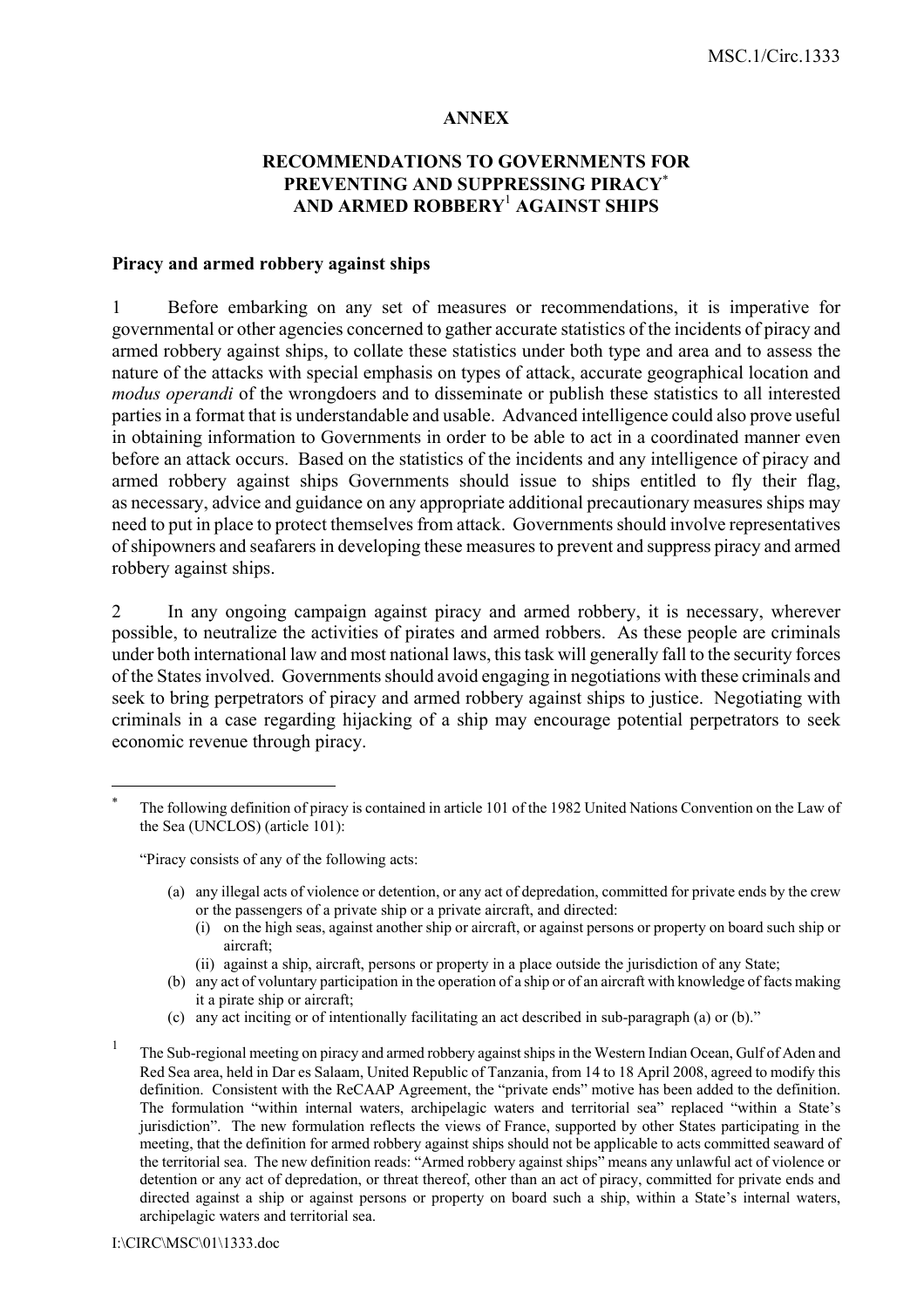## **Self protection**

3 Ships can and should take measures to protect themselves from pirates and armed robbers. These measures are recommended in MSC.1/Circ.1334. While security forces can often advise on these measures, and flag States are required to take such measures as are necessary to ensure that owners and masters accept their responsibility, ultimately it is the responsibility of owners, companies, ship operators and masters to take seamanlike precautions when their ships navigate in areas where the threat of piracy and armed robbery exists. Flag States should make shipowners/ companies aware of any UN Security Council, IMO, or any other UN resolutions on piracy and any recommendations therein relevant for the shipowner, ship operator, the master and crew when operating in areas where piracy or armed robbery against ships occur.

4 With respect to the carriage of firearms on board, the flag State should be aware that merchant ships and fishing vessels entering the territorial sea and/or ports of another State are subject to that State's legislation. It should be borne in mind that importation of firearms is subject to port and coastal State regulations. It should also be borne in mind that carrying firearms may pose an even greater danger if the ship is carrying flammable cargo or similar types of dangerous goods.

## *Non-arming of seafarers*

5 For legal and safety reasons, flag States should strongly discourage the carrying and use of firearms by seafarers for personal protection or for the protection of a ship. Seafarers are civilians and the use of firearms requires special training and aptitudes and the risk of accidents with firearms carried on board ship is great. Carriage of arms on board ships may encourage attackers to carry firearms or even more dangerous weapons, thereby escalating an already dangerous situation. Any firearm on board may itself become an attractive target for an attacker.

#### **Use of unarmed security personnel**

6 The use of unarmed security personnel is a matter for individual shipowners, companies, and ship operators to decide. It should be fully acceptable to provide an enhanced lookout capability this way.

#### **Use of privately contracted armed security personnel**

7 The use of privately contracted armed security personnel on board ships may lead to an escalation of violence. The carriage of such personnel and their weapons is subject to flag State legislation and policies and is a matter for flag States to determine in consultation with shipowners, companies, and ship operators, if and under which conditions this will be allowed. Flag States should take into account the possible escalation of violence which could result from carriage of armed personnel on board merchant ships, when deciding on its policy.

## **Military teams or law enforcement officers duly authorized by Government**

8 The use of military, or law enforcement officers duly authorized by the Government of the flag State to carry firearms for the security of the ship is a matter for the flag State to authorize in consultation with shipowners, companies, and ship operators. Flag States should provide clarity of their policy on the use of such teams on board vessels entitled to fly their flag.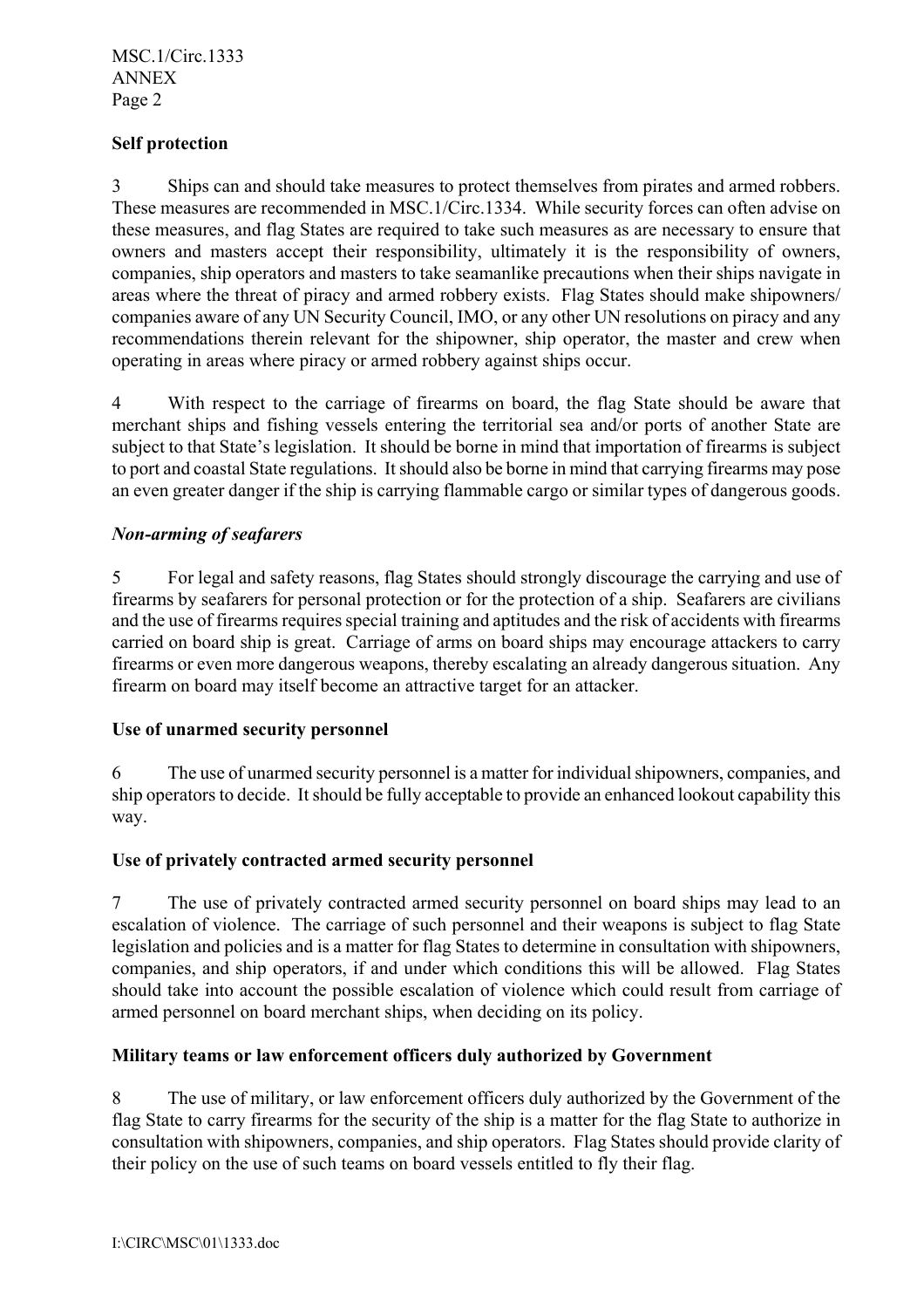## **Action plans**

9 The coastal State/port State should develop action plans detailing how to prevent such an attack in the first place and actions to take in case of an attack. Coastal States should consider their obligations under SOLAS regulation XI-2/7 on Threats to ships which requires, *inter alia*, where a risk of attack has been identified, the Contracting Government concerned shall advise the ships concerned and their Administrations of:

- .1 the current security level;
- .2 any security measures that should be put in place by the ships concerned to protect themselves from attack, in accordance with the provisions of part A of the ISPS Code; and
- .3 security measures that the coastal State has decided to put in place, as appropriate.

Also, due to the possibility of collision or grounding of a ship as a result of an attack, the coastal State/port State will need to coordinate these action plans with existing plans to counter any subsequent oil spills or leakages of hazardous substances that the ship or ships may be carrying. This is especially important in areas of restricted navigation. The coastal State/port State should acquire the necessary equipment to ensure safety in waters under their jurisdiction.

10 Flag States should develop action plans detailing the response to be taken on the receipt of a report of an attack and how to assist the owners, companies<sup>1</sup>, managers and operators of a ship in case of a hijacking. A point of contact through which the ships entitled to fly their flag may request advice or assistance when sailing in waters deemed to present a heightened threat and to which such ships can report any security concerns about other ships, movements or communications in the area, should be provided.

11 All national agencies involved in preventing and suppressing piracy and armed robbery against ships should take appropriate measures for the purpose of maximizing efficiency and effectiveness and, at the same time, minimizing any relevant adversity. The coastal State/port State should also establish the necessary infrastructure and operational arrangements for the purpose of preventing and suppressing piracy and armed robbery against ships.

12 States and relevant international organizations are encouraged to support capacity-building in areas or regions where piracy and armed robbery against ships is known to occur.<sup>2</sup>

13 Where ships are employed by a United Nations (UN) humanitarian programme for the delivery of humanitarian aid into areas at heightened threat, where such ships are to be escorted by warships or military aircraft, or other ships or aircraft clearly marked and identifiable as being on Government service, such escorts should be implemented in conformity with international law and

 $\frac{1}{1}$ The term "company" is defined in SOLAS regulations IX/1 and XI-2/1.

<sup>2</sup> The ReCAAP Information Sharing Centre (ReCAAP ISC) undertakes capacity-building initiatives to enhance the capability of ReCAAP Contracting Parties in combating piracy and armed robbery against ships in the region. The Regional Cooperation Agreement on Combating Piracy and Armed Robbery against Ships in Asia (ReCAAP) is a government-to-government Agreement that addresses the incidence of piracy and armed robbery against ships in Asia. The status of ReCAAP ISC is an IGO. Further details may be found at www.recaap.org. Similar arrangements are being developed by IMO in other regions.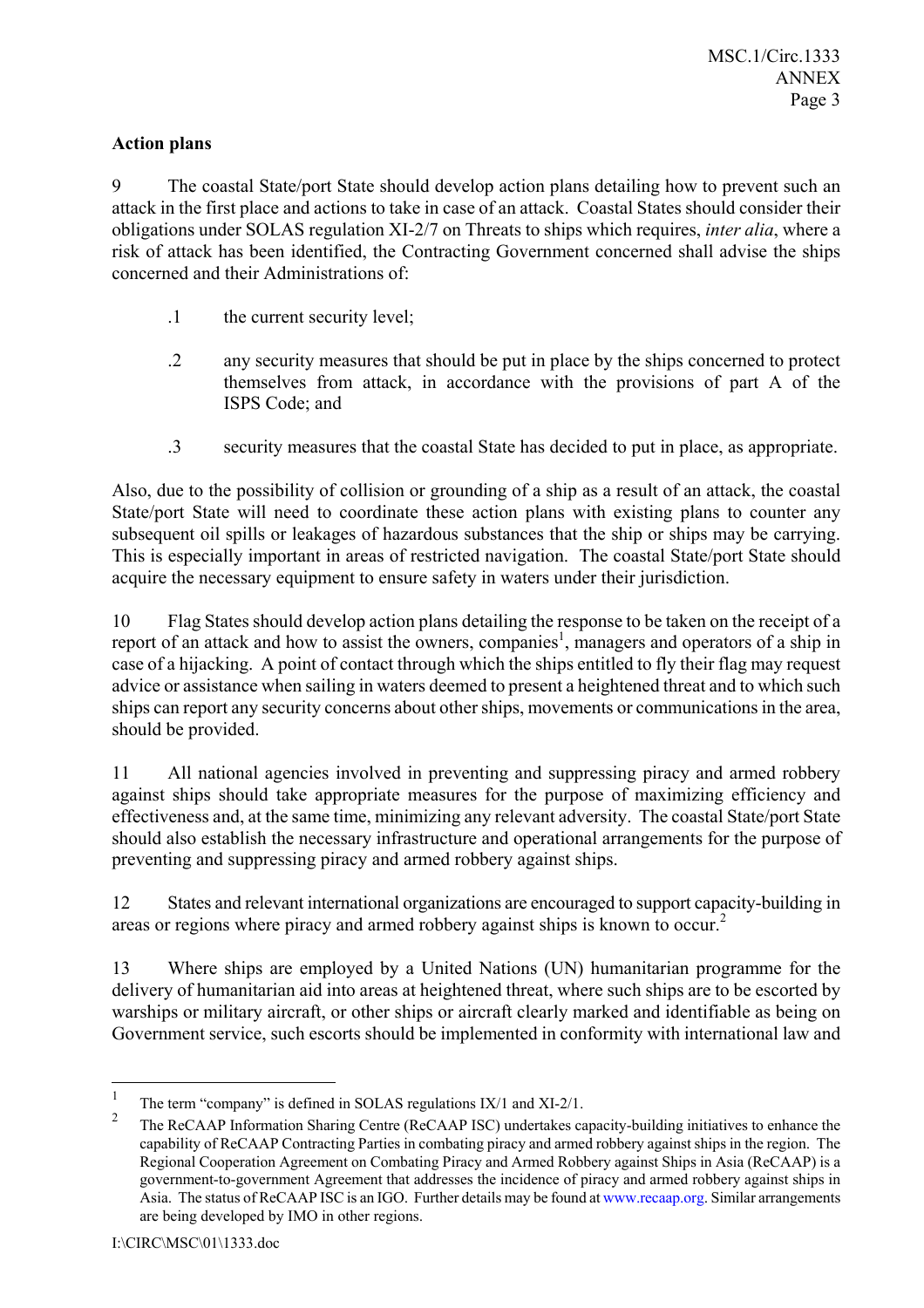UN resolutions. The flag State of the ship being escorted should endeavour to conclude any necessary agreements in respect of such ships entitled to fly their flag with the State(s) providing the escorts.

14 Article 100 of the 1982 United Nations Convention on the Law of the Sea (UNCLOS) requires all States to cooperate to the fullest possible extent in the repression of piracy. In this regard, States interested in the security of maritime activities should take an active part in repression of and fight against piracy, particularly in areas where the United Nations Security Council expresses concern about the imminent threat of attacks by pirates and calls upon States to do so. This could be done by prosecuting suspected pirates, contributing to capacity building efforts and by deploying naval vessels and aircraft in accordance with international law to patrol the affected areas.

15 On communication and cooperation between various agencies, and the response time after an incident has been reported to the coastal State:

- .1 an incident command system for tactical as well as operational response should be adopted in each country concerned to provide a common terminology; integrated communications; a unified command structure; consolidated action plans; a manageable span of control; designated incident facilities; and comprehensive resource management;
- .2 existing mechanisms for dealing with other maritime security matters, e.g., smuggling, drug-trafficking and terrorism, should be incorporated into the incident command system in order to allow for efficient use of limited resources;
- .3 procedures for rapidly relaying alerts received by communication centres to the entity responsible for action should be developed or, if existing, kept under review; and
- .4 Governments should by bilateral or multilateral agreements cooperate in establishing, when appropriate, a single point of contact for ships to report piracy threats or activities in specific high threat areas.

16 It is imperative that all attacks, or threats of attacks, are reported immediately to the nearest  $RCC<sup>1</sup>$  or coast radio station to alert the coastal State/port State and followed up by a more detailed written report.<sup>2</sup> On receipt of radio reports of an attack or post attack reports, the RCC or other agency involved must take immediate action to:

- .1 inform the local security authorities so that contingency plans (counter action) may be implemented;
- .2 alert other ships in the area to the incident utilizing any appropriate communication means available to it, in order to create or increase their awareness; and
- .3 inform the adjacent RCCs when appropriate.3

 $\mathbf{1}$ In the Asian region, the RCCs of some ReCAAP Contracting Parties are also the ReCAAP Focal Points. The RCCs of the coastal States disseminate information of an incident internally to their respective Focal Points, maritime authorities and law enforcement agencies, as deemed appropriate. A similar system is being developed for the Gulf of Aden and Western Indian Ocean area under the Djibouti Code of Conduct.

<sup>2</sup> Flow diagrams for reporting incidents are attached as appendices 1 and 2.

<sup>3</sup> A template for Ships' Message Formats is attached as appendix 4.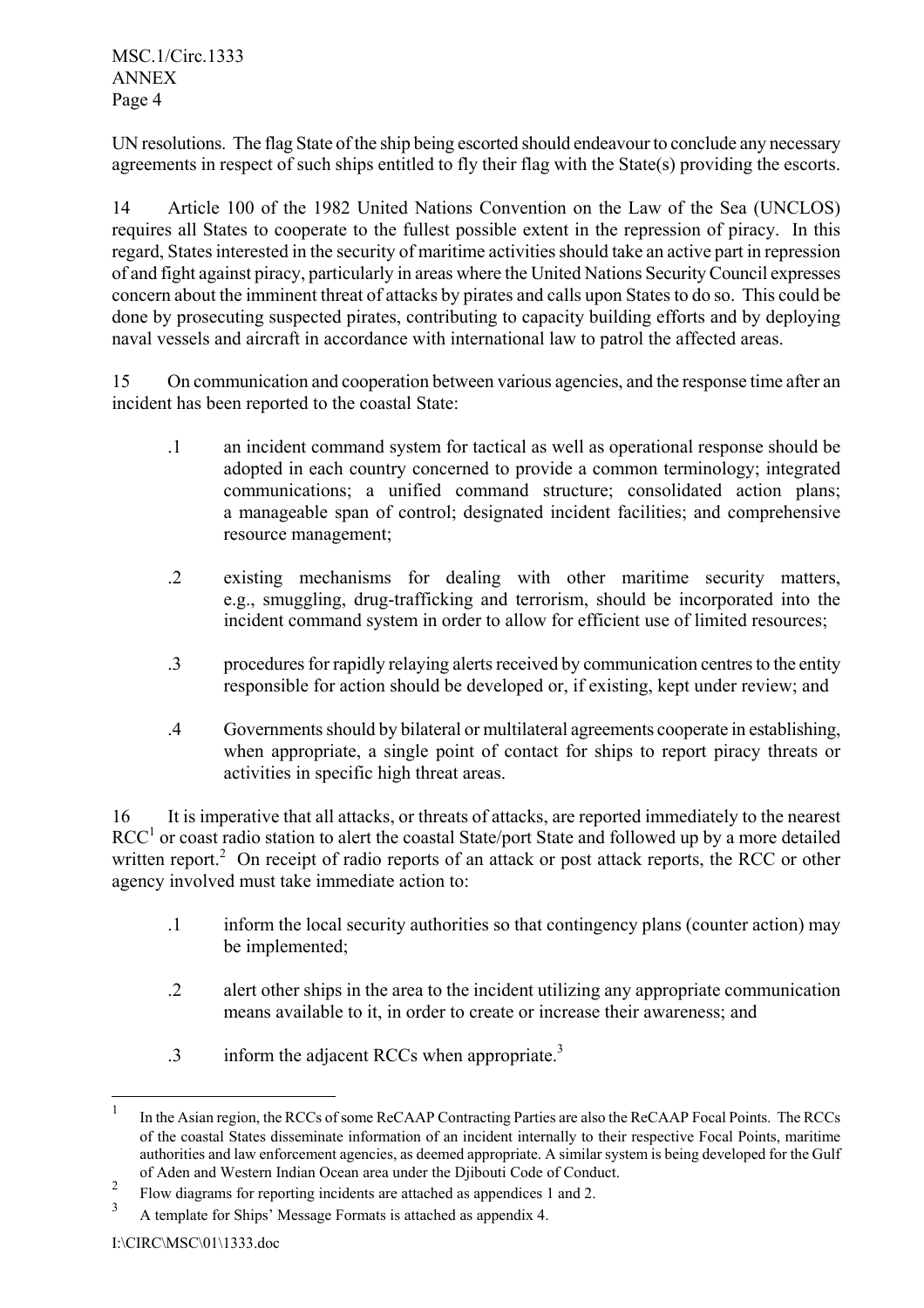17 The report received by maritime Administrations may be used in any diplomatic approaches made by the flag State to the Government of the coastal State in which the incident occurred. This will also provide the basis for the report to IMO.

18 Coastal States/port States should report to IMO any act of armed robbery in their waters or acts of piracy close to their waters which have been reported to them or, if such a report has not been made, where they have information of an incident because of the geographical proximity to the incident or due to the participation in the apprehension of the perpetrators. The format presently used for reports to IMO is attached at appendix 5.

19 The recording and initial examination of reports is best done, wherever possible, by a central agency possessing the necessary skills and resources. In order to maintain the required credibility, both from Government and commercial sectors, such an agency must be accurate, authoritative, efficient and impartial in both its product and its dealings with others. It is judged that the Organization best suited to this role continues to be IMO itself, although the use of IMB's Piracy Reporting Centre in Kuala Lumpur, Malaysia, the ReCAAP Information Sharing Centre (ISC) in Singapore, the Maritime Security Centre Horn of Africa or similar arrangement, as a satellite for dissemination of information should also be considered.

20 The detailed work of assessment should be carried out by the security forces of the coastal State concerned who will probably have access to further information to complete the picture and background of the attacks and those persons responsible.

21 It is important that, once the collection and collation stages have been completed, the product be distributed to all agencies requiring that information. These agencies include the Governments of coastal States for dissemination of the information, the Governments of flag States for distributing it through maritime Administrations to shipowners/company, ship operators, to other interested Government departments and other interested agencies and relevant international organizations such as ReCAAP ISC. See appendices to this circular regarding the information sharing and incident reporting process.

22 To encourage masters to report all incidents of piracy and armed robbery against ships, coastal States/port States should make every endeavour to ensure that these masters and their ships will not be unduly delayed that the ship will not be burdened with additional costs related to such reporting, and the welfare of the crew will be taken into account.

23 Flag, port and coastal States are encouraged to enter into bilateral or multilateral agreements<sup>1</sup> to facilitate the investigation of acts of piracy and armed robbery against ships. States should cooperate to investigate fully all acts or attempted acts of piracy and armed robbery against ships entitled to fly their flag. Flag, port and coastal States are encouraged to inform other States and organizations of any relevant experience they may have obtained during the investigation, which other States may benefit from. States should implement the Code of Practice for Investigation of Crimes of Piracy and Armed Robbery against Ships, IMO resolution A.922(22) or subsequent resolutions.

 $\mathbf{1}$ <sup>1</sup> The Regional Cooperation Agreement on Combating Piracy and Armed Robbery Against Ships in Asia (ReCAAP) is an initiative that demonstrates a multilateral Government-to-Government agreement. Also see appendix 2 to this circular regarding the information sharing and incident reporting process in the Asian region.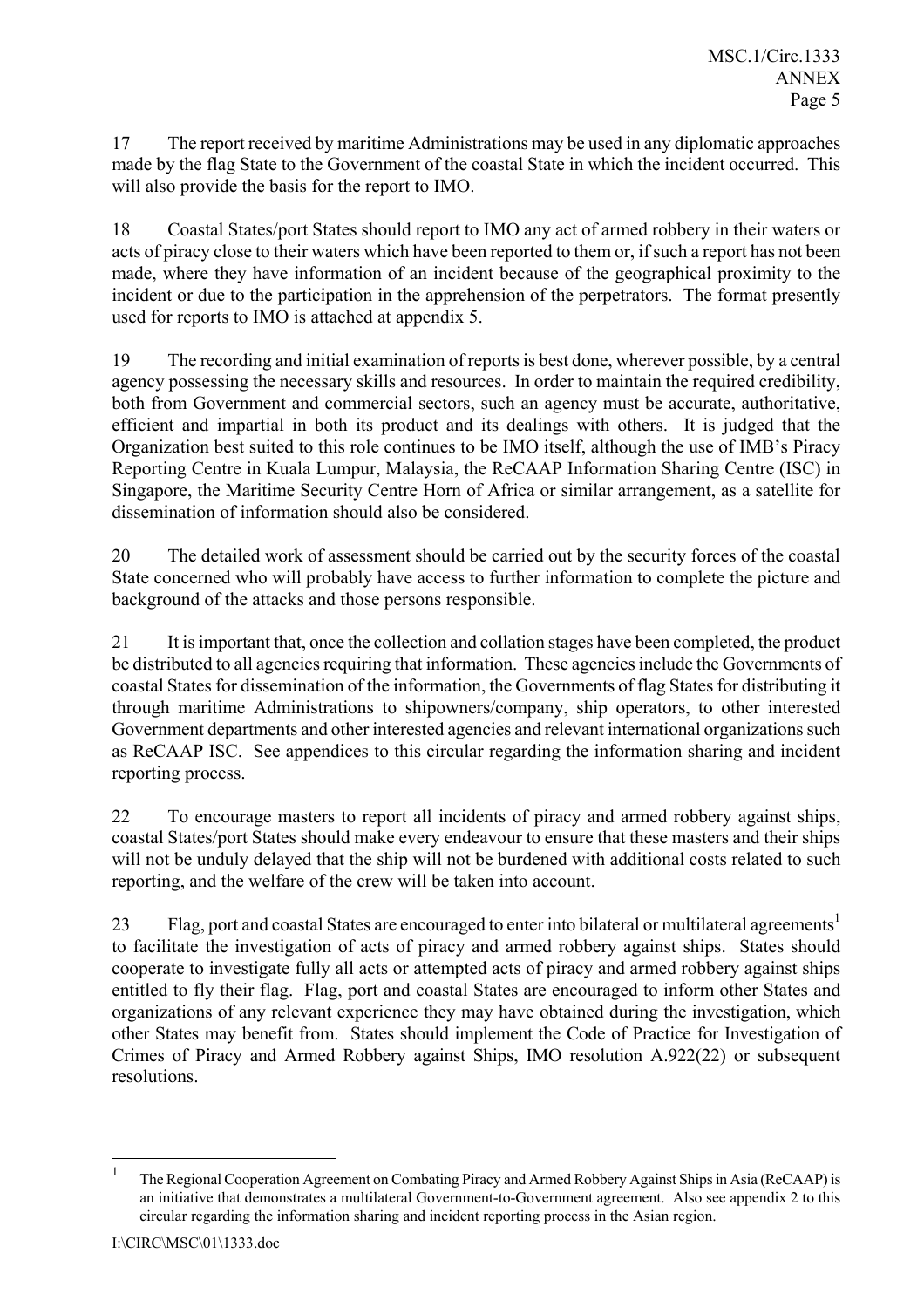24 On investigation into reported incidents and prosecution of pirates and armed robbers when caught:

- .1 it should be firmly established which entity in each country has responsibility and legal authority for carrying out post-attack investigations, since lack of clarity during the hours after an incident may result in missed investigative opportunities and loss or deterioration of evidence;
- .2 the appointed investigation agency should have personnel trained in standard investigative techniques and who are familiar with the legal requirements of the courts of their countries, as it is widely assumed that prosecution, conviction and confiscation of assets of offenders are the most effective means of discouraging would-be offenders;
- .3 as offenders may be involved in other kinds of offences, piracy and armed robbery against ships should not be viewed in isolation and useful information should, therefore, be sought in existing criminal records; and
- .4 systems should be in place to ensure that potentially useful information is disseminated to all appropriate parties, including investigators.

25 IMO regularly sends to coastal States reports of armed robbery stated to have been committed in their territorial waters, requesting information on the result of any investigations they have conducted. Coastal States are requested to respond to these inquiries even when they are unable to conduct an inquiry either because the incident was not reported or was reported too late for an investigation to be conducted. Any such responses should continue to be circulated to the sessions of the Committee.

# **Criminal jurisdiction**

26 A person apprehended at sea outside the territorial sea of any State for committing acts of piracy or armed robbery against ships, should be prosecuted under the laws of the investigating State by mutual agreement with other substantially interested States.

*Substantially interested State* means a State:

- .1 which is the flag State of a ship that is the subject of an investigation; or
- .2 in whose territorial sea an incident has occurred; or
- .3 where an incident caused, or threatened, serious harm to the environment of that State, or within those areas over which the State is entitled to exercise jurisdiction as recognized under international law; or
- .4 where the consequences of an incident caused, or threatened, serious harm to that State or to artificial islands, installations or structures over which it is entitled to exercise jurisdiction; or
- .5 where, as a result of an incident, nationals of that State lost their lives or received serious injuries; or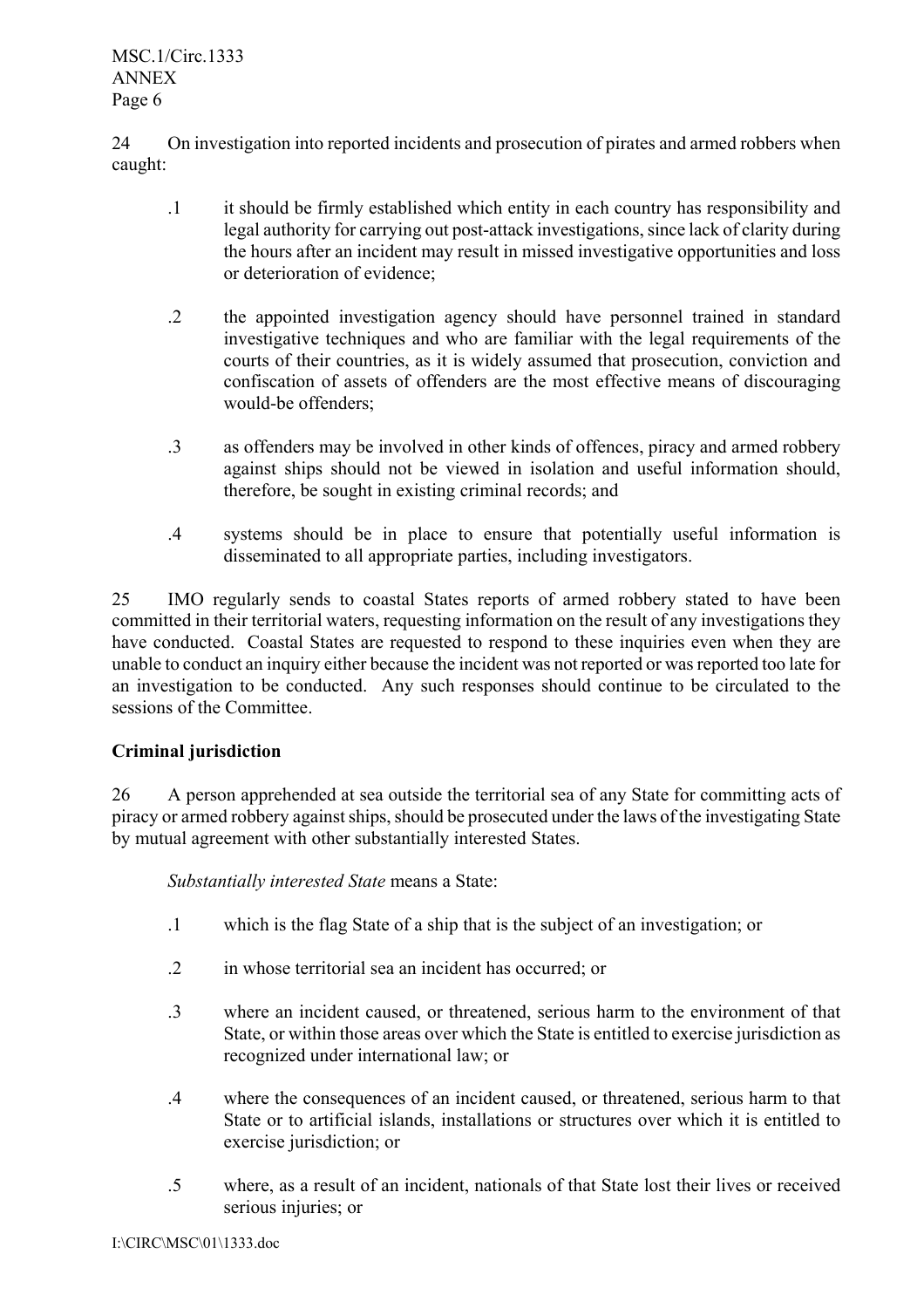- .6 that has at its disposal important information that may be of use to the investigation; or
- .7 that, for some other reason, establishes an interest that is considered significant by the lead investigating State; or
- .8 that was requested by another State to assist in the repression of violence against crews, passengers, ships and cargoes or the collection of evidence; or
- .9 that intervened under UNCLOS article 100, exercised its right of visit, under UNCLOS article 110, or effected the seizure of a pirate/armed robber, ship or aircraft under UNCLOS article 105 or in port or on land.

27 States are recommended to take such measures as may be necessary to establish their jurisdiction over the offences of piracy and armed robbery at sea, including adjustment of their legislation, if necessary, to enable those States to apprehend and prosecute persons committing such offences.

28 For visits to ports in certain countries, ships need to carry amounts of money in cash to cover disbursements and other requirements. Cash on board a ship acts as a magnet for attackers. Where the carriage of large sums of cash is necessary because of exchange control restrictions in some States, these States are urged to take a more flexible approach.

29 Flag States should require all ships operating in waters where attacks occur to have measures to prevent attacks and attempted attacks of piracy and armed robbery against ships and on how to act if such an attack or attempted attack occurs, as part of the emergency response procedures in the safety management system, or part of the ship security plan. Such measures should include a full spectrum of appropriate passive and active security measures. The ship security plan and emergency response plans should be based on a risk assessment which take into account the basic parameters of the operation including:

- .1 the risks that may be faced;
- .2 the shipís actual size, freeboard, maximum speed and the type of cargo, which is being transported;
- .3 the number of crew members available, their capability and training;
- .4 the ability to establish secure areas on board ship; and
- .5 the equipment on board, including any surveillance and detection equipment that has been provided.

Ships not covered by the ISM Code or the ISPS Code should be required to take similar precautionary measures.

30 Bearing in mind that ships already have in their procedures the ability to take preventive measures, Governments should use caution when considering the use of security levels 1, 2 and 3 in the ISPS Code for piracy and armed robbery situations.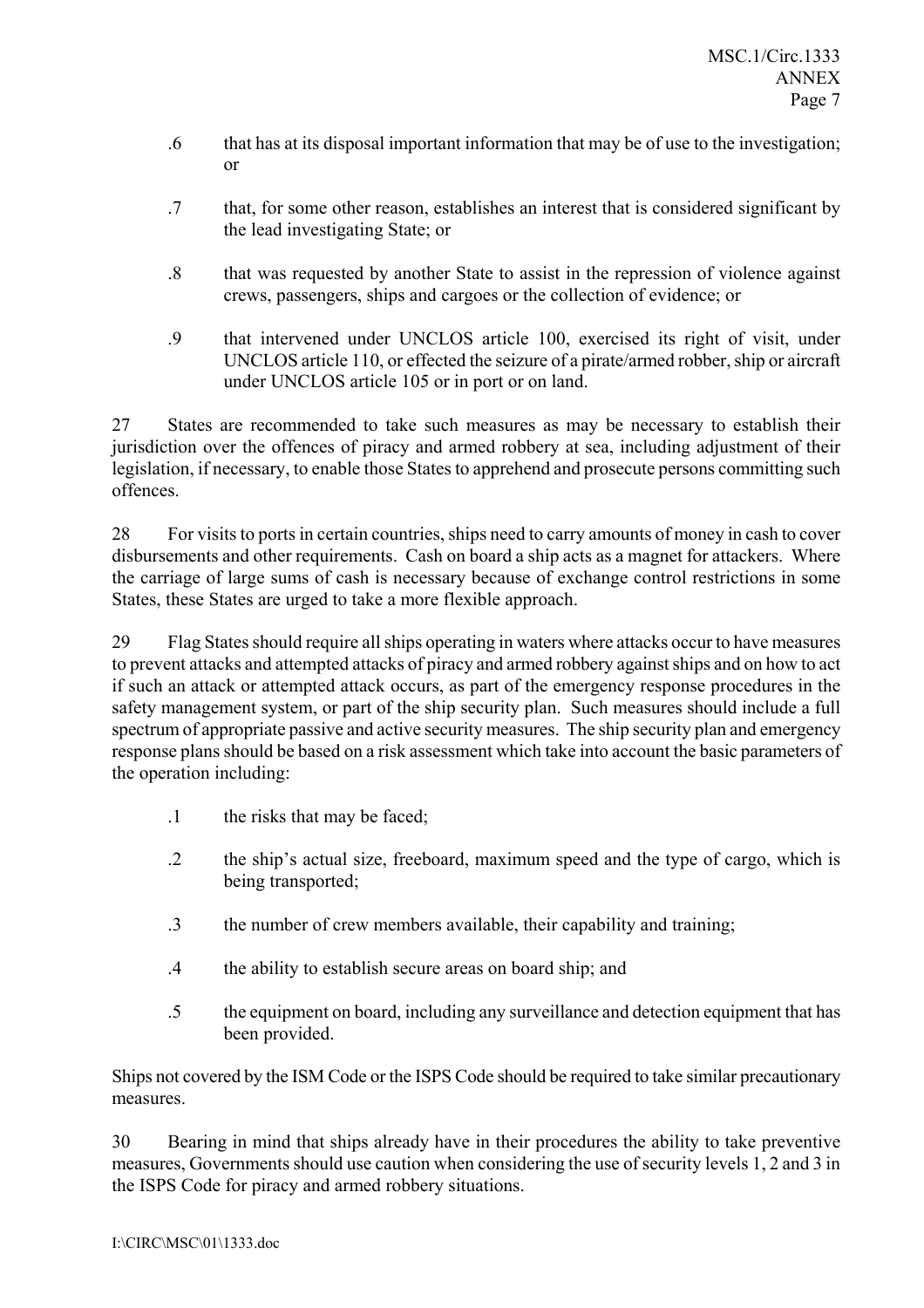31 If at all possible, ships should be routed away from areas where attacks are known to have taken place and, in particular, seek to avoid bottlenecks. If ships are approaching ports where attacks have taken place on ships at anchor, rather than on ships underway, and it is known that the ship will have to anchor off port for some time, consideration should be given to delaying anchoring by slow steaming or longer routeing to remain well off shore thereby reducing the period during which the ship will be at risk. Such action should not affect the ship's berthing priority. Charter party agreements should recognize that ships may need to deviate away from areas where attacks occur and that ships may need to delay arrival at such ports, either when no berth is available for the ship, or offshore loading or unloading will be delayed for a protracted period.

## 32 **Coastal States situated in areas affected by piracy and armed robbery**

- .1 in order to be able to respond, as quickly as possible, to any report from ships on piracy and armed robbery attacks, every piracy or armed robbery threat area should be adequately covered by Coast Earth Stations which are continuously operational, and which preferably are situated in the littoral State responsible for the area or in neighbouring States;
- .2 neighbouring countries having common borders in areas which can be characterized as piracy and armed robbery threat areas should establish cooperation agreements with respect to preventing and suppressing piracy and armed robbery<sup>1</sup>. Such agreements should include the coordination of patrol activities in such areas. An example of a model agreement is attached as appendix 6:
- .3 on further development of regional cooperation, a regional agreement to facilitate coordinated response at the tactical as well as the operational level should be concluded between the countries concerned:
	- .3.1 such an agreement should specify how information would be disseminated; establish joint command and control procedures (a regional incident command system); ensure efficient communications; set policies for joint operations and entry and pursuit; establish the links between entities involved in all maritime security matters; establish joint specialized training of and the exchange of views between investigators; and establish joint exercises between tactical and operational entities; and
	- .3.2 that existing agreements, bilateral or regional, be reviewed, if necessary, to allow for the extension of entry and pursuit into the territorial sea of the State(s) with which the agreement has been made and practical operational procedures which will ensure the granting of permission to extend pursuit into another jurisdiction being received by the pursuing vessel at very short notice;

 $\overline{a}$ 

<sup>1</sup> Examples of such agreements include the Regional Cooperation Agreement on Combating Piracy and Armed Robbery against Ships in Asia (ReCAAP), details of which may be found at www.recaap.org; the Memorandum of Understanding on the Establishment of a Regional Integrated Coast Guard Network in West and Central Africa; and the Code of Conduct concerning the repression of piracy and armed robbery against ships in the Western Indian Ocean and the Gulf of Aden (the Djibouti Code of Conduct).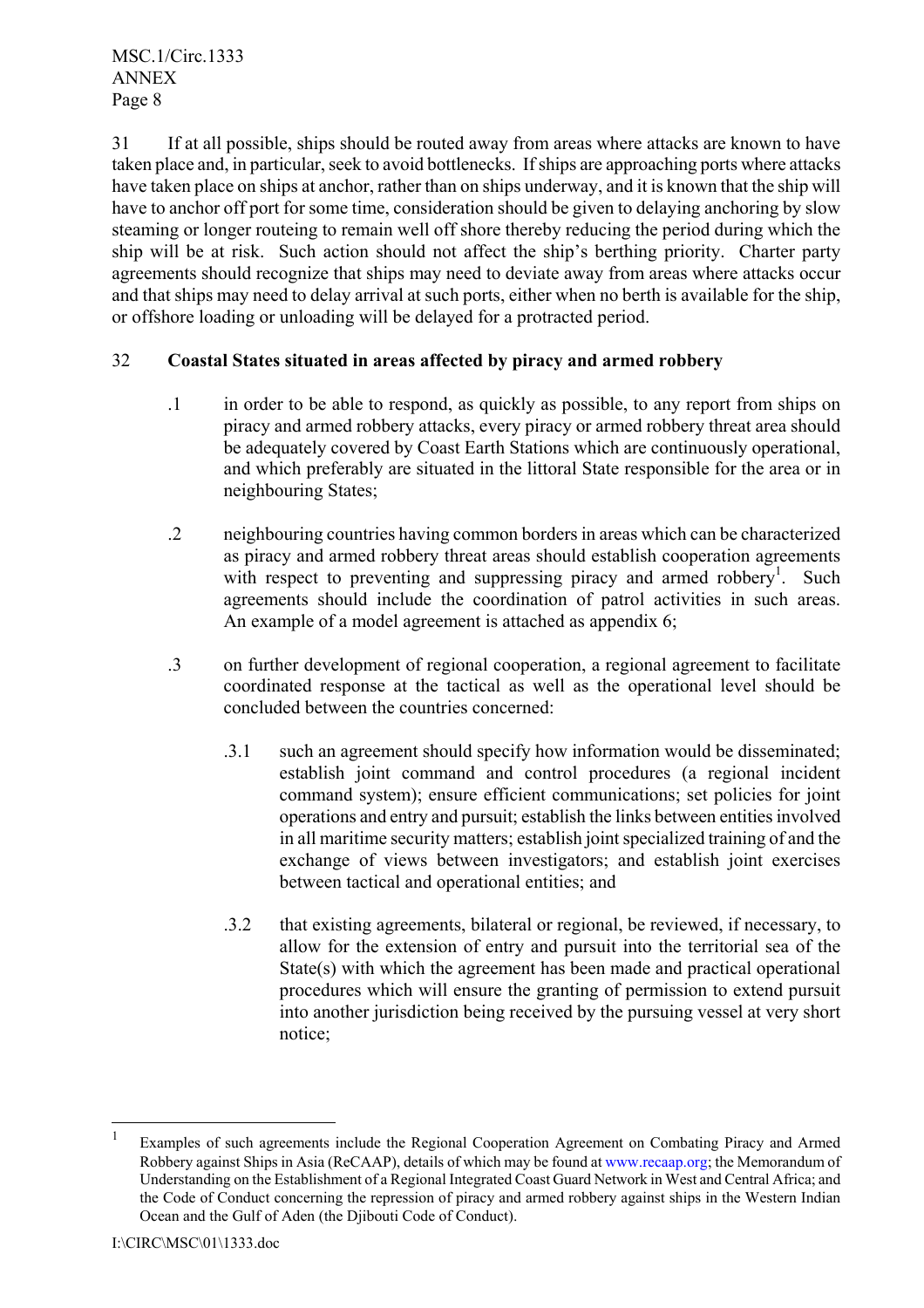- .4 as piracy and armed robbery against ships is not only a regional but a global problem, the established regional cooperation forums should ensure cooperation amongst themselves and the IMO in order to draw on the different experiences gained;
- .5 every country is recommended to ensure that each national RCC, which may be contacted by RCCs from other countries, is capable at all times of communicating in English. Thus, at least one person with a satisfactory knowledge of the English language  $-$  both written and spoken  $-$  should always be on duty;
- .6 in order to minimize coordination problems and possible delays in cases when distress/safety messages related to a specific area are received by Coast Earth Stations and RCCs in other countries, it is recommended to arrange common meetings/seminars for key personnel from both areas for the exchange of views and to establish suitable procedures and actions in different types of situations. Consideration should also be given to arranging common exercises to verify that procedures and actions are effective;
- .7 if an attack is reported in an area covered by NAVTEX transmissions, a piracy/armed robbery attack warning with category "Important" or "Vital", as appropriate, should be transmitted whenever such warnings can be transmitted sufficiently early to enable ships to take precautions appropriate to preventing attacks. If an attack is reported in an area which is not covered by NAVTEX transmissions, a piracy/armed robbery attack warning should be transmitted as an EGC SafetyNET message through the INMARSAT system. In this respect, relevant authorities are recommended to make arrangements with one or more Coast Earth Station(s) covering relevant areas, so as to be registered as "information providers"; and
- .8 those countries that have established, or which plan to establish, radar surveillance systems, are recommended to investigate the potential suitability of such facilities for anti-piracy/armed robbery purposes. If such facilities are judged to be suitable for such purposes, the facilities and procedures necessary for their rapid and efficient use should be established.

33 Governments should coordinate with the shipowner or the company and the coastal State when receiving a ship security alert. It is important that any response to an incident is well planned and executed, and emphasizes the safety of the crew. Those involved should be as familiar as possible with a ship environment. Therefore, those responsible for responding to acts of piracy or armed robbery of ships, whether at sea or in port, should be trained in the general layout and features of the types of ship most likely to be encountered. Shipowners should be encouraged to cooperate with the security forces by providing access to their ships for the necessary familiarization.

34 Coastal States should consider the use of suitably equipped helicopters and other suitable means in countering acts of piracy and armed robbery. Security forces should consider the use of modern night vision equipment and other applicable modern technology.

35 A local rule of the road amendment allowing ships under attack to flash or occult their "not under command" lights should be authorized in areas where pirate/armed robbery attacks are more common.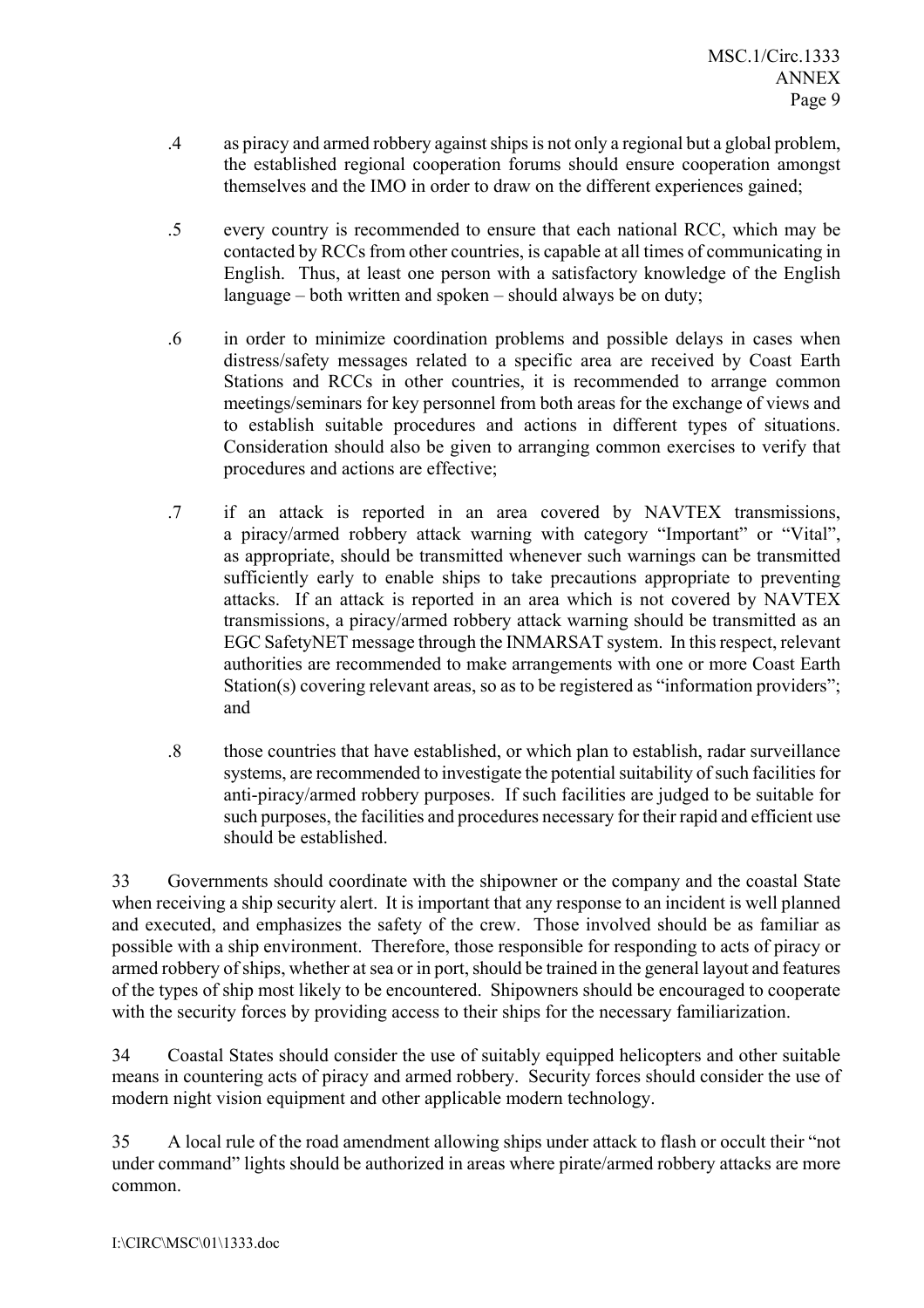36 States with adjacent coastal waters affected by pirates and armed robbers should develop or maintain coordinated patrols by both ships and aircraft.

37 Security forces and Governments should maintain close liaison with their counterparts in neighbouring States to facilitate the apprehension and prosecution of criminals involved in such unlawful acts. Some countries have already a well established coordination which is also used for preventing and suppressing piracy and armed robbery.

38 RCC personnel should be instructed on the most efficient means of communicating reports on piracy and armed robbery, which they receive. Depending on the circumstances, this may require forwarding the reports to another RCC or coast radio station, notifying security forces or patrol craft in the area and taking steps to have a broadcast warning issued or other suitable action taken.

39 RCCs should be encouraged to forward all received reports of piracy and armed robbery to IMO. States are encouraged to share any information with IMB's Piracy Reporting Centre and the ReCAAP Focal Points.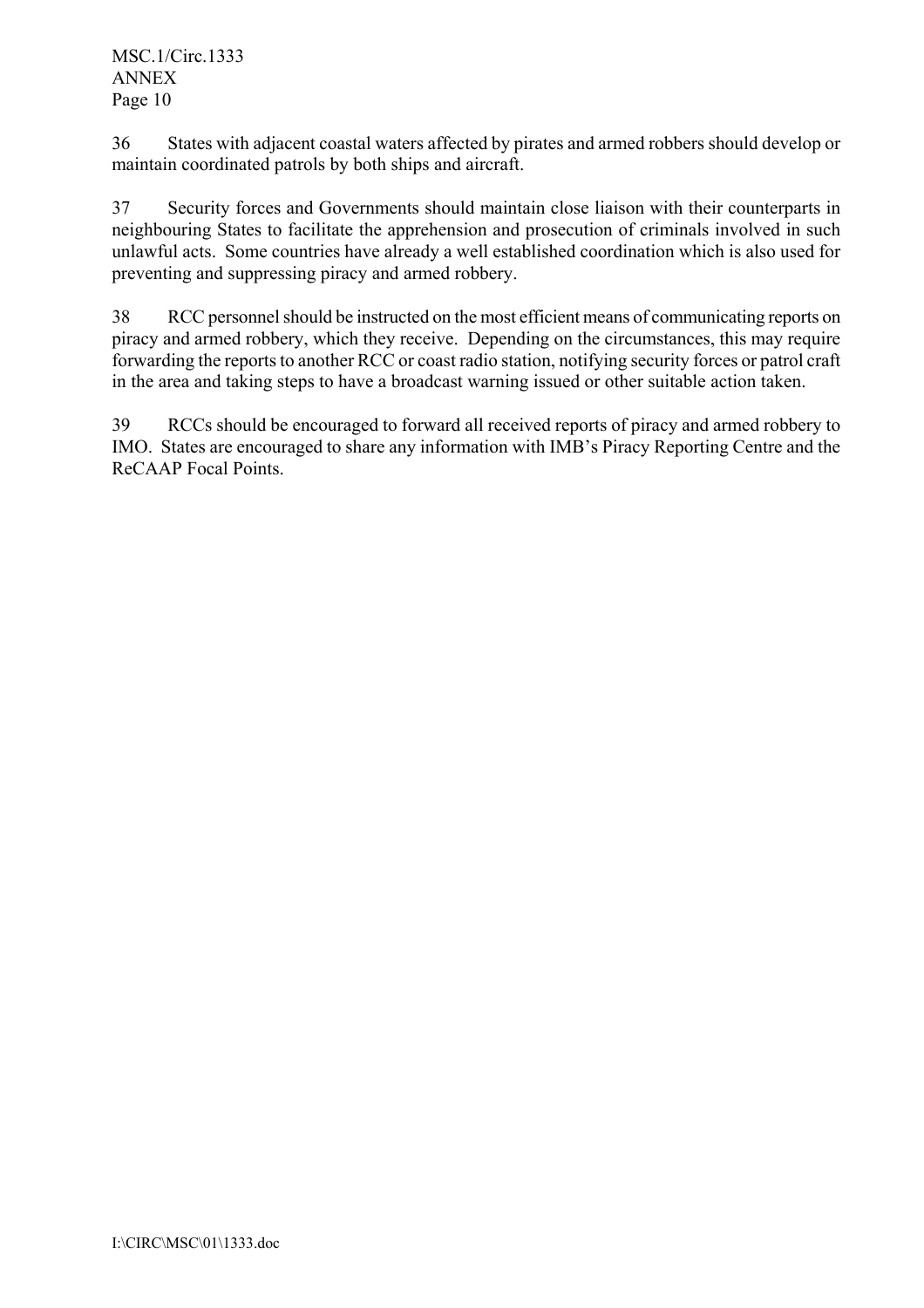## **STATISTICS, FLOW DIAGRAMS AND OTHER RELEVANT INFORMATION**



**Flow diagram for attacks in coastal waters**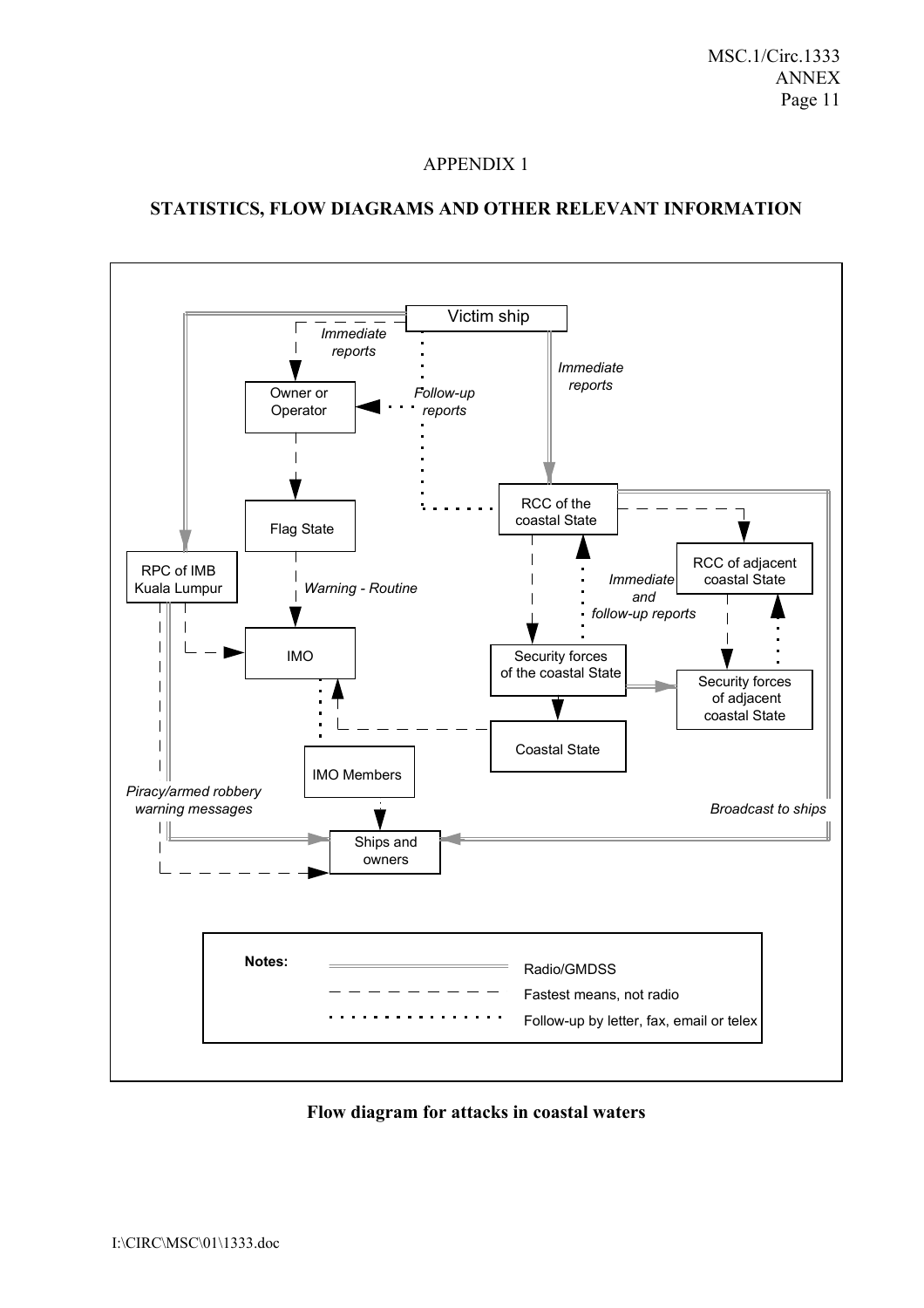

## **FLOW DIAGRAM FOR REPORTING INCIDENTS IN ASIA**

#### *Notes:*

- *1. In the Asian region, the RCCs of some ReCAAP Contracting Parties are also their ReCAAP Focal Points (FPs). These Focal Points also disseminate incident information internally to their respective RCCs, maritime authorities and law enforcement agencies as appropriate.*
- *2. Coastal States (in the context of this addendum) refer only to those who are Contracting Parties to the ReCAAP.*
- *3. The incident reporting process in Asia does not change other reporting processes for incidents already in practice.*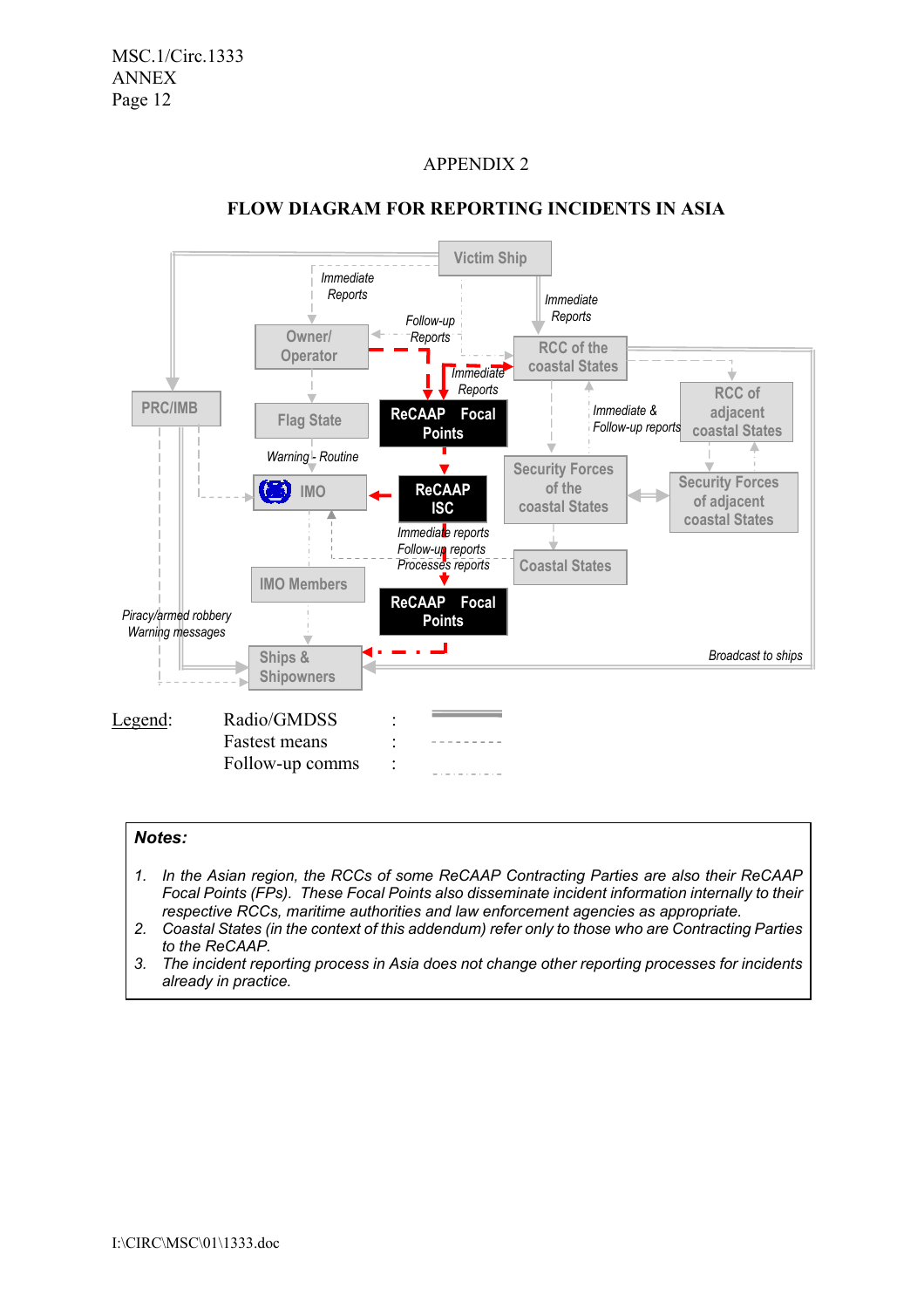# **ìPHASESî RELATED TO VOYAGES IN PIRACY AND ARMED ROBBERY THREAT AREAS**

| Phase<br><b>Symbol</b> | <b>Phase</b><br><b>Description</b>                                                                |
|------------------------|---------------------------------------------------------------------------------------------------|
| $\mathbf{A}$           | Approaching a piracy/armed robbery threat area (1 hour prior to entering)                         |
| B                      | Entering a piracy/armed robbery threat area                                                       |
| $\mathcal{C}$          | Inside a piracy/armed robbery threat area, but no suspect piracy/armed robbery vessel<br>detected |
| D                      | Inside a piracy/armed robbery threat area: suspect piracy/armed robbery vessel<br>detected        |
| E                      | Certainty that piracy/armed robbery will be attempted                                             |
| F                      | Pirate/armed robbery vessel in proximity to, or in contact with, own ship                         |
| G                      | Pirates/armed robbers start attempts to enter ship                                                |
| H                      | Pirates/armed robbers have succeeded in entering ship                                             |
| $\bf{I}$               | Pirates/armed robbers have one or more of the ship's personnel in their<br>control/custody        |
| J                      | The pirates/armed robbers have gained access to the bridge or the master's office                 |
| K                      | The pirates/armed robbers have stolen property/money, etc.                                        |
| L                      | The pirates/armed robbers start to disembark                                                      |
| M                      | The pirates/armed robbers have disembarked                                                        |
| N                      | The pirate/armed robbery vessel is no longer in contact with the ship                             |
| $\mathbf{O}$           | Own ship leaves the piracy/armed robbery threat area                                              |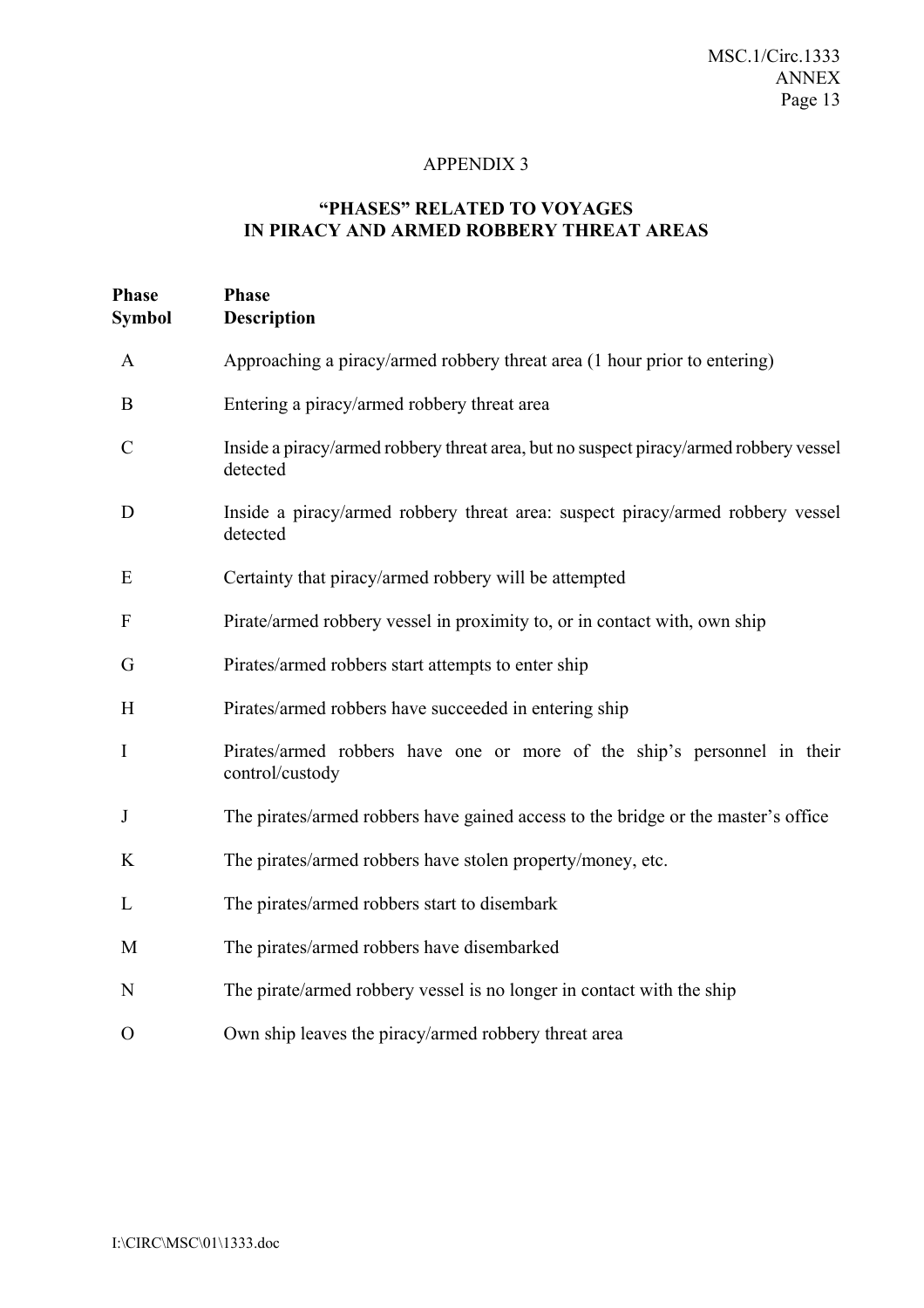## **SHIPS' MESSAGE FORMATS**

### **Report 1** − **Initial message** − **Piracy/armed robbery attack alert**

1 Shipís name and, callsign, IMO number, INMARSAT IDs (plus ocean region code) and **MMSI** 

MAYDAY/DISTRESS ALERT (see note)

URGENCY SIGNAL

PIRACY/ARMED ROBBERY ATTACK

2 Ship's position (and time of position UTC)

Latitude Longitude Course Speed KTS

- 3 Nature of event
- **Note:** It is expected that this message will be a Distress Message because the ship or persons will be in grave or imminent danger when under attack. Where this is not the case, the word MAYDAY/DISTRESS ALERT is to be omitted.

Use of distress priority (3) in the INMARSAT system will not require MAYDAY/DISTRESS ALERT to be included.

#### **Report 2** − **Follow-up report** − **Piracy/armed robbery attack alert**

- 1 Ship's name and, callsign, IMO number
- 2 Reference initial PIRACY/ARMED ROBBERY ALERT
- 3 Position of incident

Latitude Longitude Name of the area

4 Details of incident, e.g.:

While sailing, at anchor or at berth? Method of attack Description/number of suspect craft Number and brief description of pirates/robbers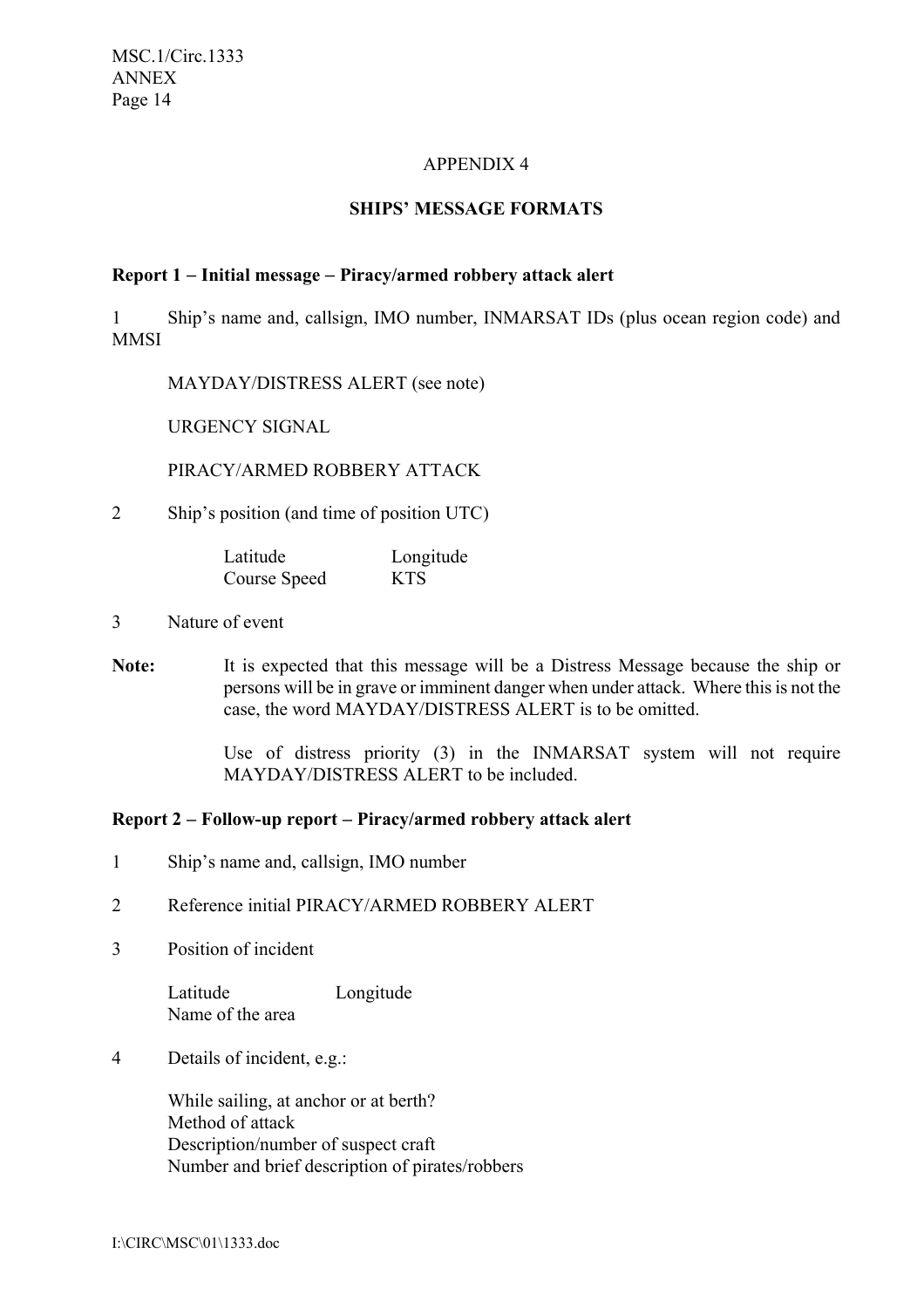What kind of weapons did the pirates/robbers carry? Any other information (e.g., language spoken) Injuries to crew and passengers Damage to ship (Which part of the ship was attacked?) Brief details of stolen property/cargo Action taken by the master and crew Was incident reported to the coastal authority and to whom? Action taken by the Coastal State

5 Last observed movements of pirate/suspect craft, e.g.:

Date/time/course/position/speed

- 6 Assistance required
- 7 Preferred communications with reporting ship, e.g.:

Appropriate Coast Radio Station HF/MF/VHF INMARSAT IDs (plus ocean region code) MMSI

8 Date/time of report (UTC)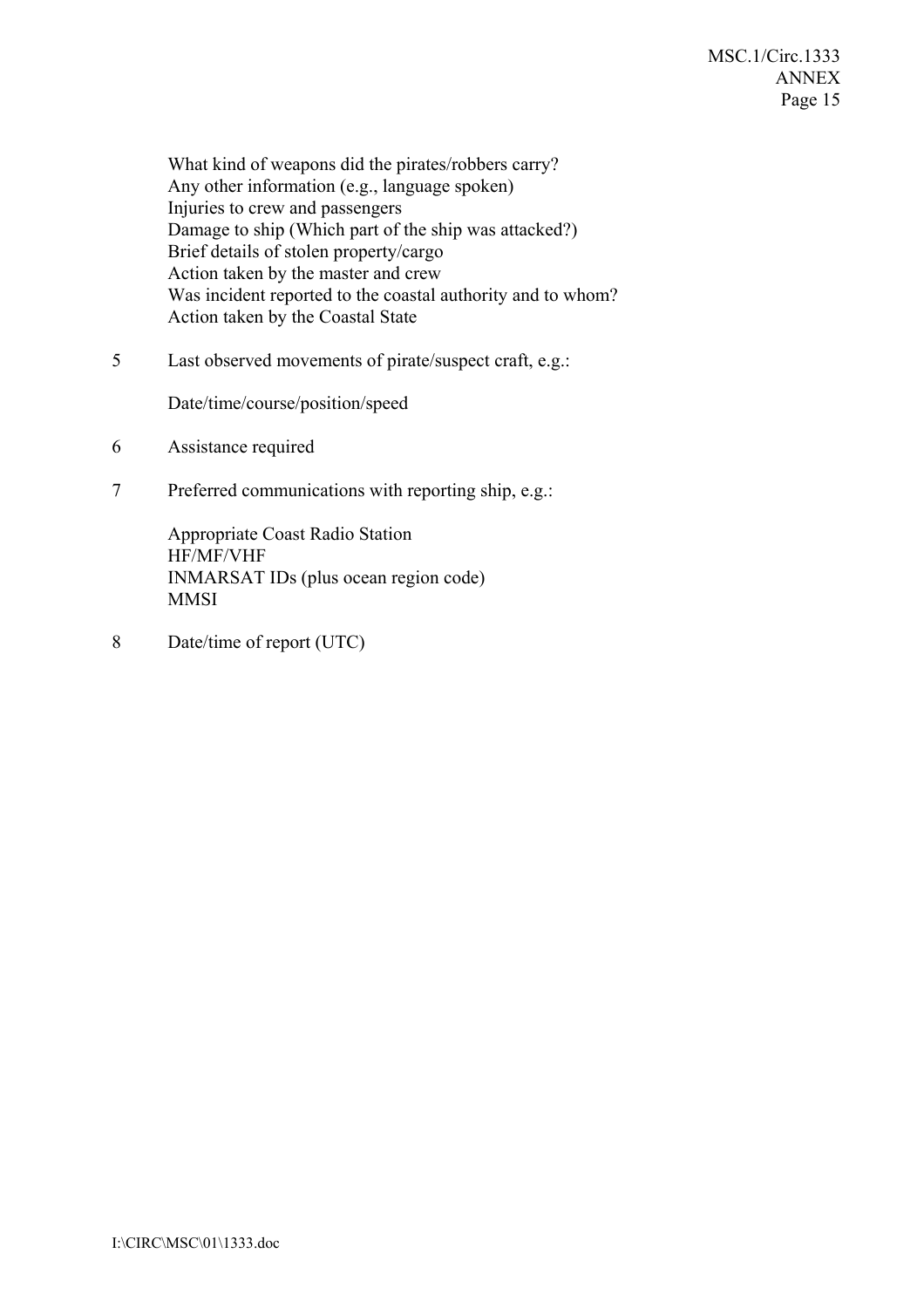## APPENDIX 5

## **FORMAT FOR REPORTING TO IMO THROUGH MARITIME ADMINISTRATIONS OR INTERNATIONAL ORGANIZATIONS**

- $2^*$ Ship's name and IMO number Type of ship Flag Gross tonnage
- 3 Date and time
- 4 Latitude Longitude Name of the area<sup>\*\*</sup> While sailing, at anchor or at berth?
- 5 Method of attack Description/number of suspect craft Number and brief description of pirates/robbers What kind of weapons did the pirates/robbers carry? Any other information (e.g., language spoken)
- 6 Injuries to crew and passengers Damage to ship (Which part of the ship was attacked?) Brief details of stolen property/cargo
- 7 Action taken by the master and crew
- 8 Was incident reported to the coastal authority and to whom?
- 9 Reporting State or international organization
- 10 Action taken by the Coastal State

#### ìPiracy consists of any of the following acts:

- (a) any illegal acts of violence or detention, or any act of depredation, committed for private ends by the crew or the passengers of a private ship or a private aircraft, and directed:
	- (i) on the high seas, against another ship or aircraft, or against persons or property on board such ship or aircraft;
	- (ii) against a ship, aircraft, persons or property in a place outside the jurisdiction of any State;

(c) any act inciting or of intentionally facilitating an act described in sub-paragraph (a) or  $(b)$ ."

 $\overline{a}$ 

Corresponding to the column numbers in the annex to the IMO monthly circulars.

The following definition of piracy is contained in article 101 of the 1982 United Nations Convention on the Law of the Sea (UNCLOS):

<sup>(</sup>b) any act of voluntary participation in the operation of a ship or of an aircraft with knowledge of facts making it a pirate ship or aircraft;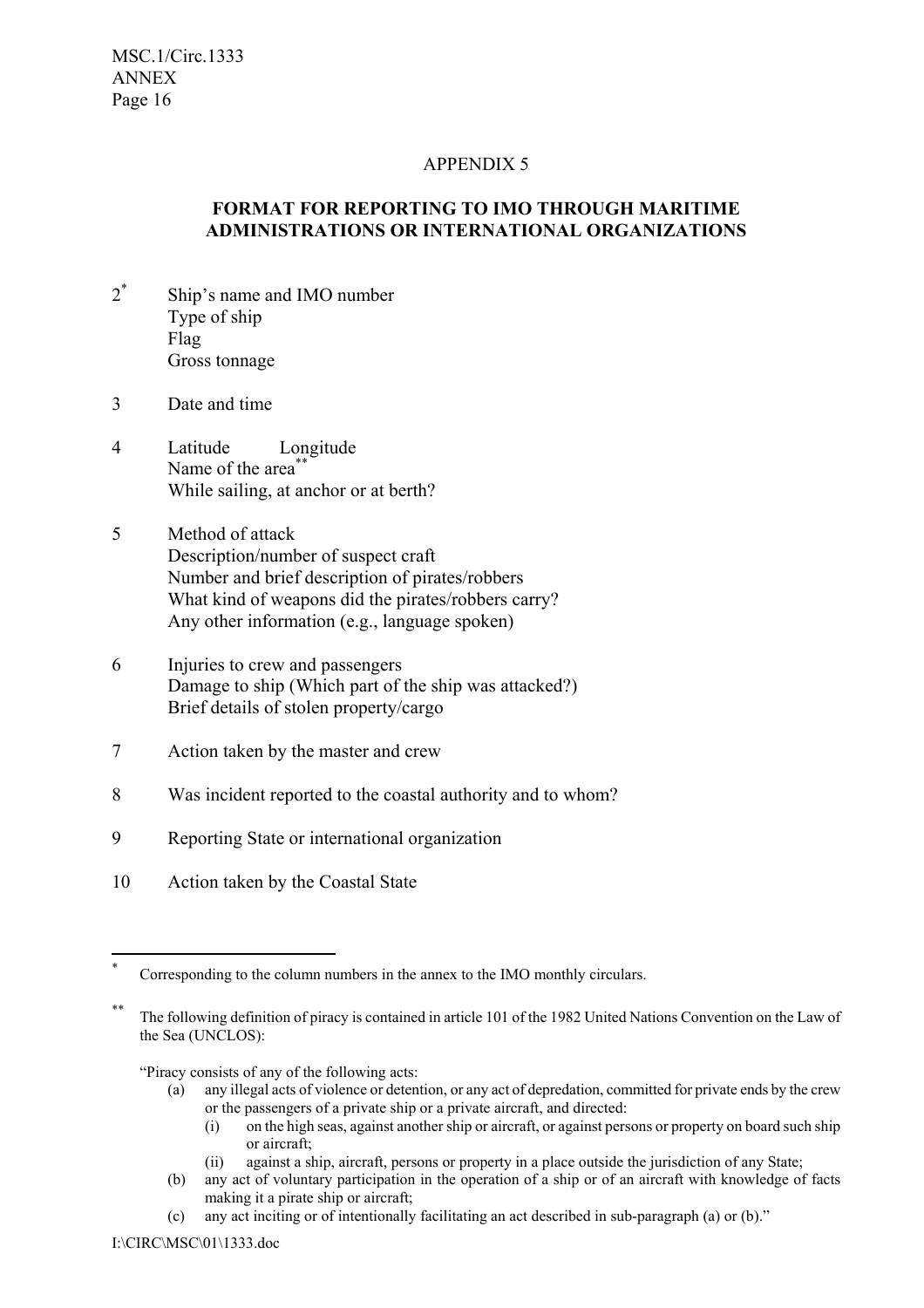## **DRAFT\* REGIONAL AGREEMENT ON COOPERATION IN PREVENTING AND SUPPRESSING ACTS OF PIRACY AND ARMED ROBBERY AGAINST SHIPS**

**Note:** Due to different circumstances among States, this example agreement may be varied to meet specific situations.

Agreement between the Governments of \_\_\_\_\_\_\_\_\_\_\_\_\_\_\_\_\_\_, \_\_\_\_\_\_\_\_\_\_\_\_\_\_\_\_\_,

\_\_\_\_\_\_\_\_\_\_\_\_\_\_\_,\_\_\_\_\_\_\_\_\_\_\_\_\_\_\_, and \_\_\_\_\_\_\_\_\_\_\_\_\_\_\_\_\_\_\_

(Hereinafter, "the Parties");

*Bearing* in mind the complex nature of the problem of piracy and armed robbery against ships;

*Having* regard to the urgent need for international cooperation in preventing and suppressing piracy and armed robbery against ships;

*Desiring* to promote greater cooperation between the parties and thereby enhance their effectiveness in preventing and suppressing piracy and armed robbery against ships;

*Being conscious* of the fact that, in order to prevent and suppress piracy and armed robbery against ships effectively and efficiently, the active participation of all States affected is needed;

*Taking into account* that the Governments do not have sufficient technical and material resources to prevent and suppress piracy and armed robbery against ships independently;

*Recognizing* that piracy and armed robbery are international and transnational threats to seafarers, property and the environment; and conscious of the fact that the Parties are experiencing increased incidents of piracy and armed robbery within their maritime zones and adjoining international waters:

*Have* agreed as follows:

## **Definitions**

 $\overline{a}$ 

For the purpose of this Agreement, unless expressly provided otherwise:

<sup>1</sup>Piracy" means those acts as defined in Article 101 of the United Nations Convention on the Law of the Sea (UNCLOS), 1982.

The present draft includes text in square brackets which was left to the discretion of the individual Governments. Note: attention should also be given to existing regional agreements such as the Djibouti Code of Conduct, the ReCAAP, and the IMO/MOWCA Memorandum of Understanding on the Establishment of a Regional Integrated Coast Guard Network in West and Central Africa.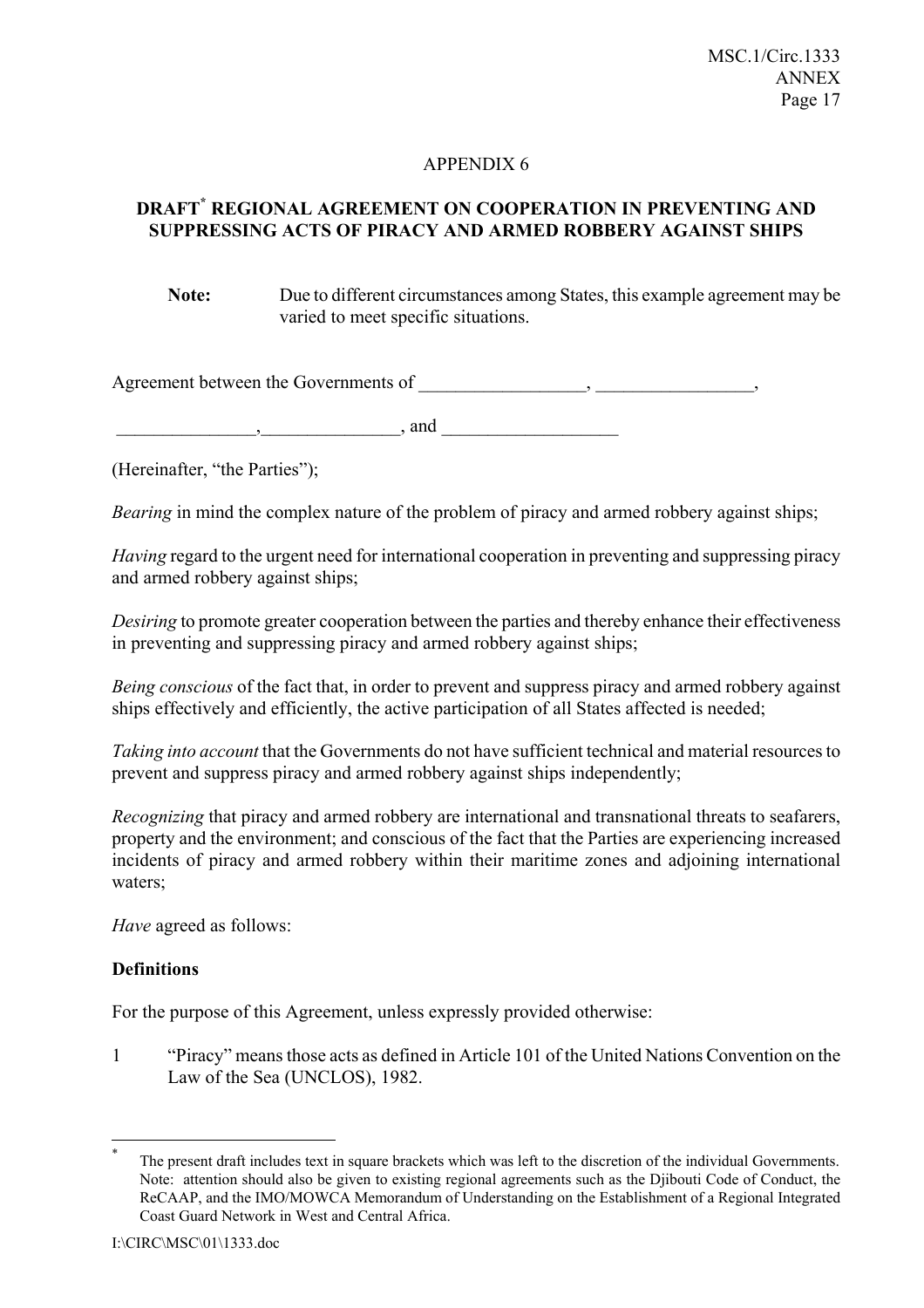- <sup>2</sup> <sup>"Armed</sup> robbery against ships" means [...].
- 3 <sup>3</sup> "National waters [and airspace]" means the territorial sea and internal waters of the Parties [and the air space over those States].
- <sup>4</sup> <sup>4</sup>Law enforcement vessels" mean ships of the Parties clearly marked and identifiable as being on government non-commercial service and authorized to that effect, including any boat and aircraft embarked on such ships, aboard which law enforcement officials are embarked.
- [5 <sup>21</sup>] <sup>ext</sup> Caw enforcement aircraft<sup>\*</sup> means aircraft of the Parties engaged in law enforcement operations or operations in support of law enforcement activities clearly marked and identifiable as being on non-commercial government service and authorized to that effect.]
- 5[6] "Liaison officer" means one or more law enforcement officials, including boarding teams, of one Party authorized to embark on a law enforcement vessel of another Party.
- 6[7] "Suspect vessel" means a vessel used for commercial or private purposes in respect of which there are reasonable grounds to suspect it is involved in piracy or armed robbery against ships.
- 7[8] "Incident Command System" means a regional system for operational/tactical response to acts of piracy and armed robbery against ships providing common terminology, modular organization, integrated communications, unified command structure, consolidated action plans, manageable span of control, designated incident facilities and comprehensive resource management.

## **Nature and scope of the Agreement**

1 The Parties shall cooperate in preventing and suppressing piracy and armed robbery at sea to the fullest extent possible, consistent with available law enforcement resources and related priorities.

2 The Parties undertake to agree on procedures for improving intelligence sharing.

#### **Operations in [and over] national waters**

Operations to suppress piracy and armed robbery in the national waters of a Party are subject to the authority of that Party.

#### Programme for law enforcement officials aboard another Party's vessels

1 The Parties shall establish a law enforcement liaison officer programme among their law enforcement authorities. Each Party may designate a coordinator to organize its programme activities and to notify the other Parties of the types of vessels and officials involved in the programme.

2 The Parties may designate qualified law enforcement officials to act as law enforcement liaison officers.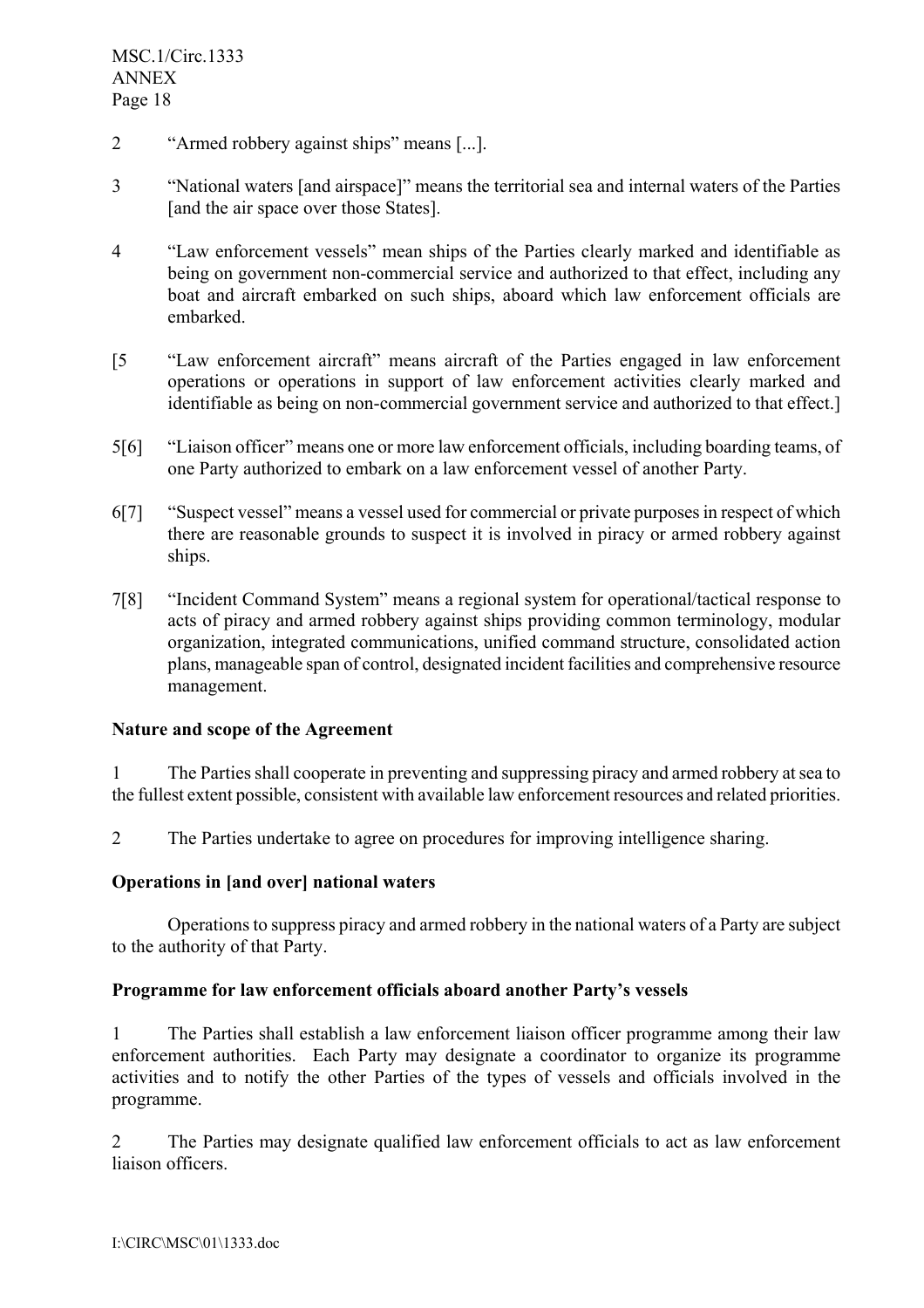3 Subject to the law of the Parties involved, these liaison officers may, in appropriate circumstances:

- .1 embark on the law enforcement vessels of other Parties;
- .2 authorize the pursuit, by the law enforcement vessels on which they are embarked, of suspect vessels fleeing into the territorial waters of the liaison officer's Party;
- .3 authorize the law enforcement vessels on which they are embarked to conduct patrols to suppress acts of armed robbery against ships in the liaison officer's Party's national waters; and
- .4 enforce the laws of the Parties in national waters, or seaward there from in the exercise of the right of hot pursuit or otherwise in accordance with international law.

4 When a liaison officer is embarked on another Partyís vessel, and the enforcement action being carried out is pursuant to the liaison officer's authority, any search or seizure of property, any detention of a person, and any use of force pursuant to this Agreement, whether or not involving weapons, shall be carried out by the liaison officer, except as follows:

- .1 crew members of the other Partyís vessel may assist in any such action if expressly requested to do so by the liaison officer and only to the extent and in the manner requested. Such request may only be made, agreed to, and acted upon in accordance with the applicable laws and policies; and
- .2 such crew members may use force in self-defence, in accordance with the applicable laws and policies.

5 Parties may only conduct operations to suppress piracy and armed robbery in the waters of another Party with the permission of that Party in any of the following circumstances:

- .1 an embarked liaison officer so authorizes;
- .2 on those exceptional occasions when a suspect vessel, detected seaward of national waters, enters the national waters of another Party and no liaison officer is embarked in a law enforcement vessel, and no law enforcement vessel from the Party whose national waters have been entered by a suspect vessel is immediately available to investigate, the law enforcement vessel may follow the suspect vessel into national waters, in order to board the suspect vessel and secure the scene, while awaiting expeditious instructions and the arrival from law enforcement authorities of the Party in whose national waters the event took place;
- .3 on those equally exceptional occasions when a suspect vessel is detected within a Party's national waters, and no liaison officer is embarked from that Party and no law enforcement vessel is immediately available to investigate from that Party, the law enforcement vessel from another Party may enter the national waters, in order to board the suspect vessel and secure the scene, while awaiting expeditious instructions from the law enforcement authorities and the arrival of law enforcement officials of the Party in whose national waters the event has occurred; and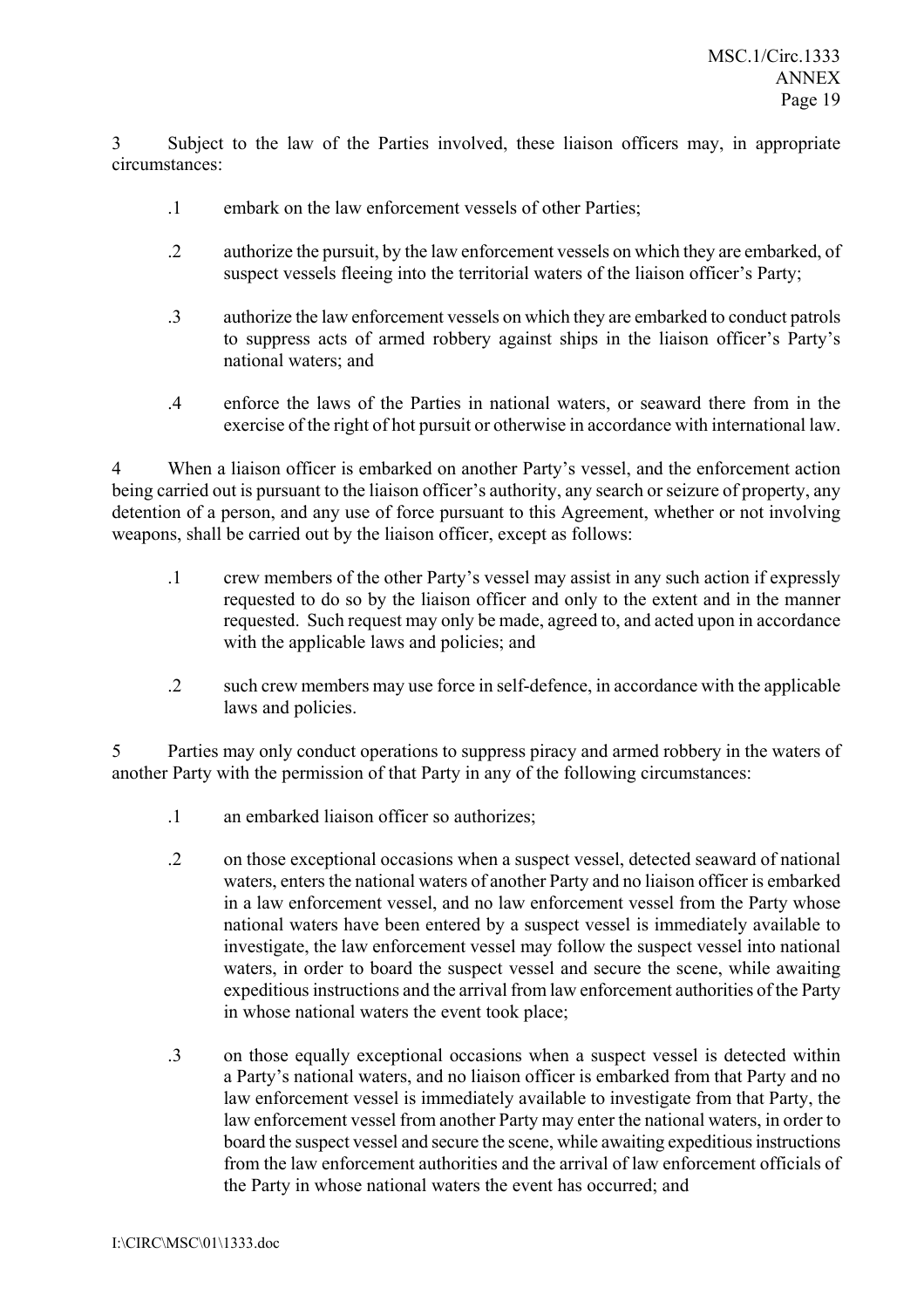- .4 Parties shall provide prior notice to the law enforcement authority of the Party in whose national waters the event took place of action to be taken under subparagraphs .2 and .3 of this paragraph, unless it is not operationally feasible to do so. In any case, notice of the action shall be provided to the relevant law enforcement authority without delay.
- $[6]$  When aircraft of the Parties (hereafter referred to as "aircraft") are operating to suppress piracy and armed robbery against ships or supporting such operations, other Parties shall permit those aircraft:
	- .1 to overfly the territory and waters of other Parties with due regard for the laws and regulations of those Parties for the flight and manoeuvre of aircraft, subject to paragraph 7 of this section; and
	- .2 to land and remain in national airports, after receiving authorization from the minister of public security, on the occasions and for the time necessary for the proper conduct of operations deemed necessary under this Agreement.

7 The Parties shall, in the interest of flight safety, observe the following procedures for facilitating flights within the national airspace by law enforcement aircraft:

- .1 in the event of planned law enforcement operations, Parties shall provide reasonable notice and communication frequencies to the appropriate aviation authorities responsible for air traffic control of planned flights by its aircraft over national territory or waters;
- .2 in the event of unplanned operations, the Parties shall exchange information concerning the appropriate communication frequencies and other information pertinent to flight safety; and
- .3 any aircraft engaged in law enforcement operations or operations in support of law enforcement activities in accordance with this agreement shall comply with such air navigation and flight safety directions as may be required by pertinent aviation authorities, and with any written operating procedures developed for flight operations within their airspace under this Agreement.

## **Operations seaward of the territorial sea**

1 Whenever law enforcement officials of a Party encounter a suspect vessel flying the flag of another Party or claiming to be registered in the country of another Party, located seaward of any State's territorial sea, this Agreement constitutes the authorization of that Party for the boarding and search of the suspect vessel and the persons found on board by such officials. If evidence of piracy or armed robbery against ships is found, law enforcement officials may detain the vessel and persons on board pending expeditious disposition instructions from the Government of the flag State.

2 Except as expressly provided herein, this Agreement does not apply to or limit boardings of vessels seaward of any State's territorial sea, conducted by either Party in accordance with international law, whether based, *inter alia*, on the right of visit, the rendering of assistance to persons, ships, and property in distress or peril, the consent of the shipmaster, or an authorization from the flag State to take law enforcement action.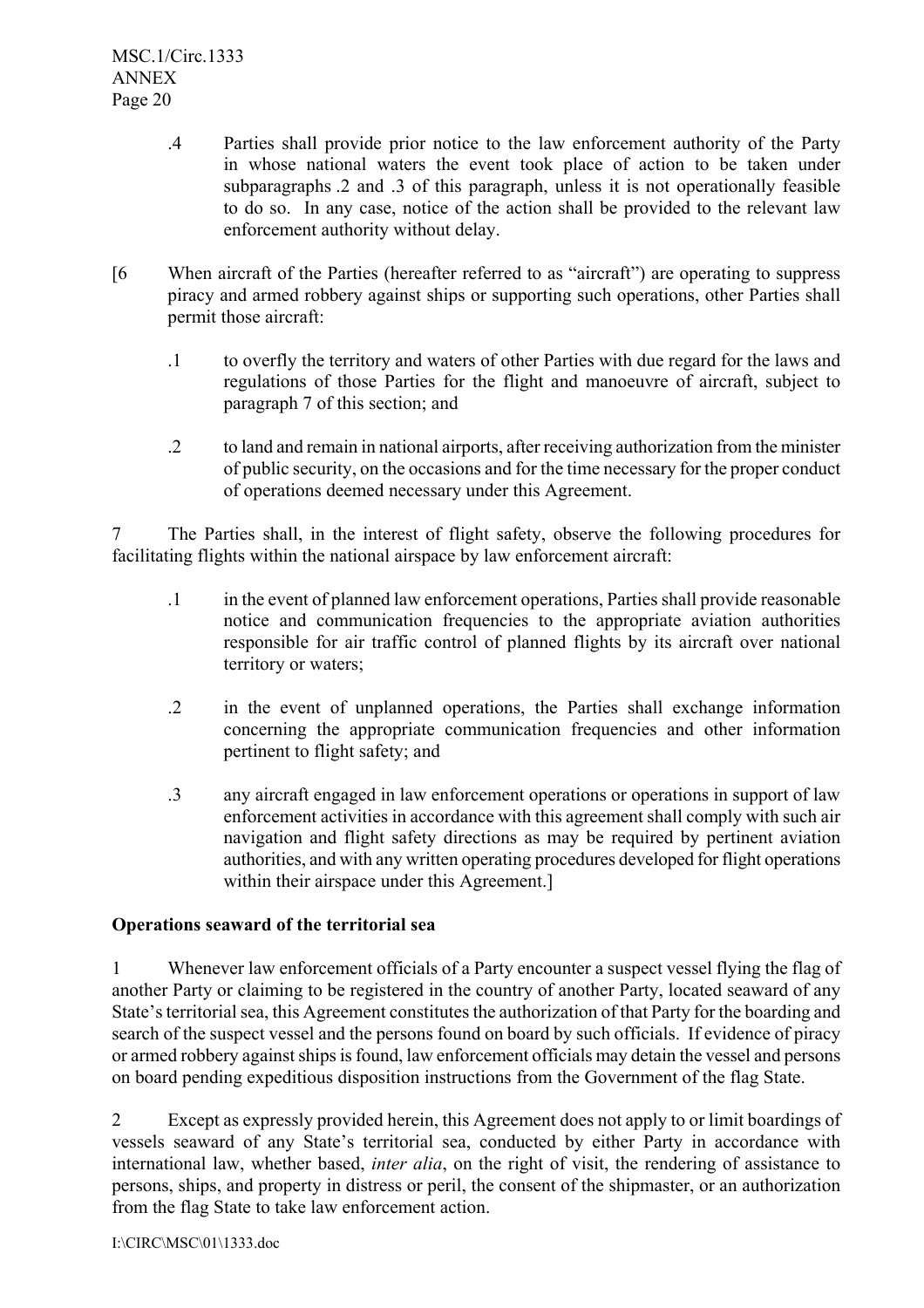## **Jurisdiction over detained vessel**

1 In all cases arising in national waters, or concerning vessels flying the flag of a Party seaward of any State's territorial sea, the Party whose flag is being flown by the suspect vessel shall have the primary right to exercise jurisdiction over a detained vessel, cargo and/or persons on board (including seizure, forfeiture, arrest, and prosecution), provided, however, that the Party may, subject to its constitution and laws, waive its primary right to exercise jurisdiction and authorize the enforcement of another Party's law against the vessel, cargo and/or persons on board.

2 Instructions as to the exercise of jurisdiction pursuant to paragraph 1 shall be given without delay.

## **Implementation**

1 Operations to suppress piracy and armed robbery pursuant to this Agreement shall be carried out only against suspect vessels, including vessels without nationality, and vessels assimilated to vessels without nationality.

2 All Parties shall utilize the Incident Command System when operating in conjunction with another Party in an operation within the scope of this Agreement.

3 All Parties undertake to agree on uniform reporting criteria in order to ensure that an accurate assessment of the threat is developed. Furthermore, all Parties shall endeavour to ensure that reporting ships are not unduly detained for investigative purposes. A summary of reports to each Party shall be shared at least annually with the other Parties.

4 A Party conducting a boarding and search pursuant to this Agreement shall promptly notify the flag State of the results thereof. The relevant Party shall timely report to the other Party, consistent with its laws, on the status of all investigations, prosecutions and judicial proceedings resulting from enforcement action taken pursuant to this Agreement where evidence of piracy and armed robbery has been found.

5 Each Party shall ensure that its law enforcement officials, when conducting boardings and searches [and air interception] activities pursuant to this Agreement, act in accordance with the applicable national laws and policies of that Party and with the applicable international law and accepted international practices.

6 Boardings and searches pursuant to this Agreement shall be carried out by law enforcement officials from law enforcement vessels [or aircraft]. The boarding and search teams may operate from such ships [and aircraft] of the relevant Parties, and seaward of the territorial sea of any State, from such ships of other Parties as may be agreed upon by the Parties. The boarding and search team may carry standard law enforcement small arms.

[7 While conducting air intercept activities pursuant to this Agreement, the Parties shall not endanger the lives of persons on board and the safety of civil aircraft.]

7[8] All use of force pursuant to this Agreement shall be in strict accordance with the applicable laws and policies and shall in all cases be the minimum reasonably necessary under the circumstances. Nothing in this Agreement shall impair the exercise of the inherent right of self-defence by law enforcement or other officials of either Party.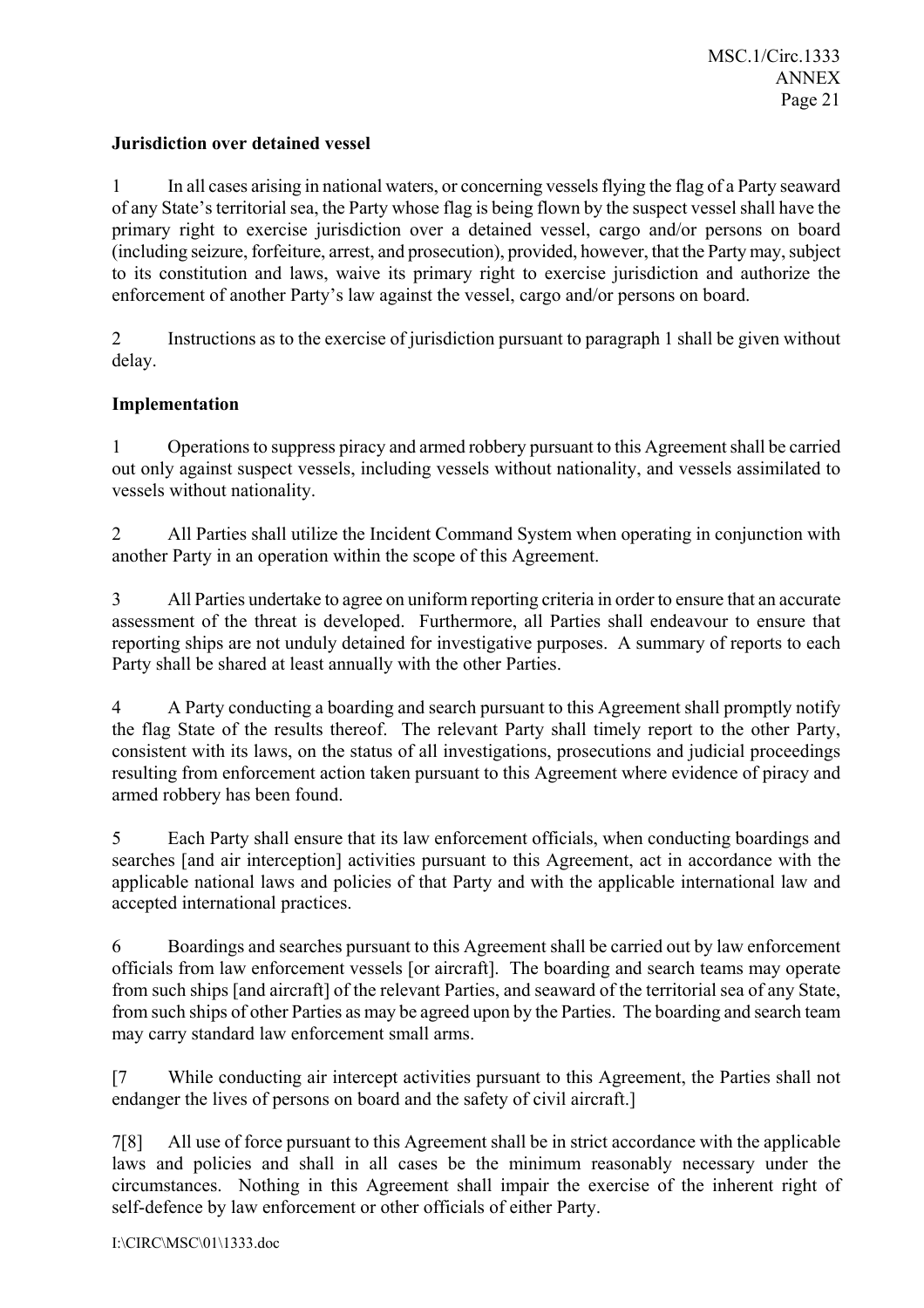8[9] When carrying out operations pursuant to this Agreement, the Parties shall take due account of the possible advantage of conducting boarding and search operations in safer conditions at the closest port of a Party to minimize any prejudice to the legitimate commercial activities of the suspect vessel, or its flag State or any other interested State; the need not to delay unduly the suspect vessel; the need not to endanger the safety of life at sea without endangering the safety of the law enforcement officials or their vessels [or aircraft]; and the need not to endanger the security of the suspect vessel or its cargo.

9[10] To facilitate implementation of this Agreement, each Party shall ensure the Parties are fully informed of its respective applicable laws and policies, particularly those pertaining to the use of force. Each Party shall ensure that all of its law enforcement officials are knowledgeable concerning the applicable laws and policies of the other Parties.

10[11] Assets seized in consequence of any operation undertaken in the national waters of a Party pursuant to this Agreement shall be disposed of in accordance with the laws of the Party. Assets seized in consequence of any operation undertaken seaward of the territorial sea of a Party pursuant to this Agreement shall be disposed of in accordance with the laws of the seizing Party. To the extent permitted by its laws and upon such terms as it deems appropriate, a Party may, in any case, transfer forfeited assets or proceeds of their sale to another Party. Each transfer generally will reflect the contribution of other Parties to facilitating or effecting the forfeiture of such assets or proceeds.

11[12] The law enforcement authority of one Party (the "first Party") may request, and the law enforcement authority of another Party may authorize, law enforcement officials of the other Party to provide technical assistance to law enforcement officials of the first Party in their boarding and investigation of suspect vessels located in the territory or waters of the first Party.

12[13] Any injury to or loss of life of a law enforcement official of a Party shall normally be remedied in accordance with the laws of that Party. Any other claim submitted for damage, injury, death or loss resulting from an operation carried out under this Agreement shall be processed, considered, and if merited, resolved in favour of the claimant by the Party whose officials conducted the operation, in accordance with the domestic law of that Party, and in a manner consistent with international law. If any loss, injury or death is suffered as a result of any action taken by the law enforcement or other officials of one Party in contravention of this Agreement, or any improper or unreasonable action is taken by a Party pursuant thereto, the relevant Parties shall, without prejudice to any other legal rights which may be available, consult at the request of a Party to resolve the matter and decide any questions relating to compensation.

13[14] Disputes arising from the interpretation or implementation of this Agreement shall be settled by mutual agreement of the Parties.

14[15] The Parties agree to consult, on at least an annual basis, to evaluate the implementation of this Agreement and to consider enhancing its effectiveness, including the preparation of amendments to this Agreement that take into account increased operational capacity of the law enforcement authorities and officials. In case a difficulty arises concerning the operation of this Agreement, any Party may request consultations with another Party to resolve the matter.

15[16] Nothing in this Agreement is intended to alter the rights and privileges due any individual in any legal proceeding.